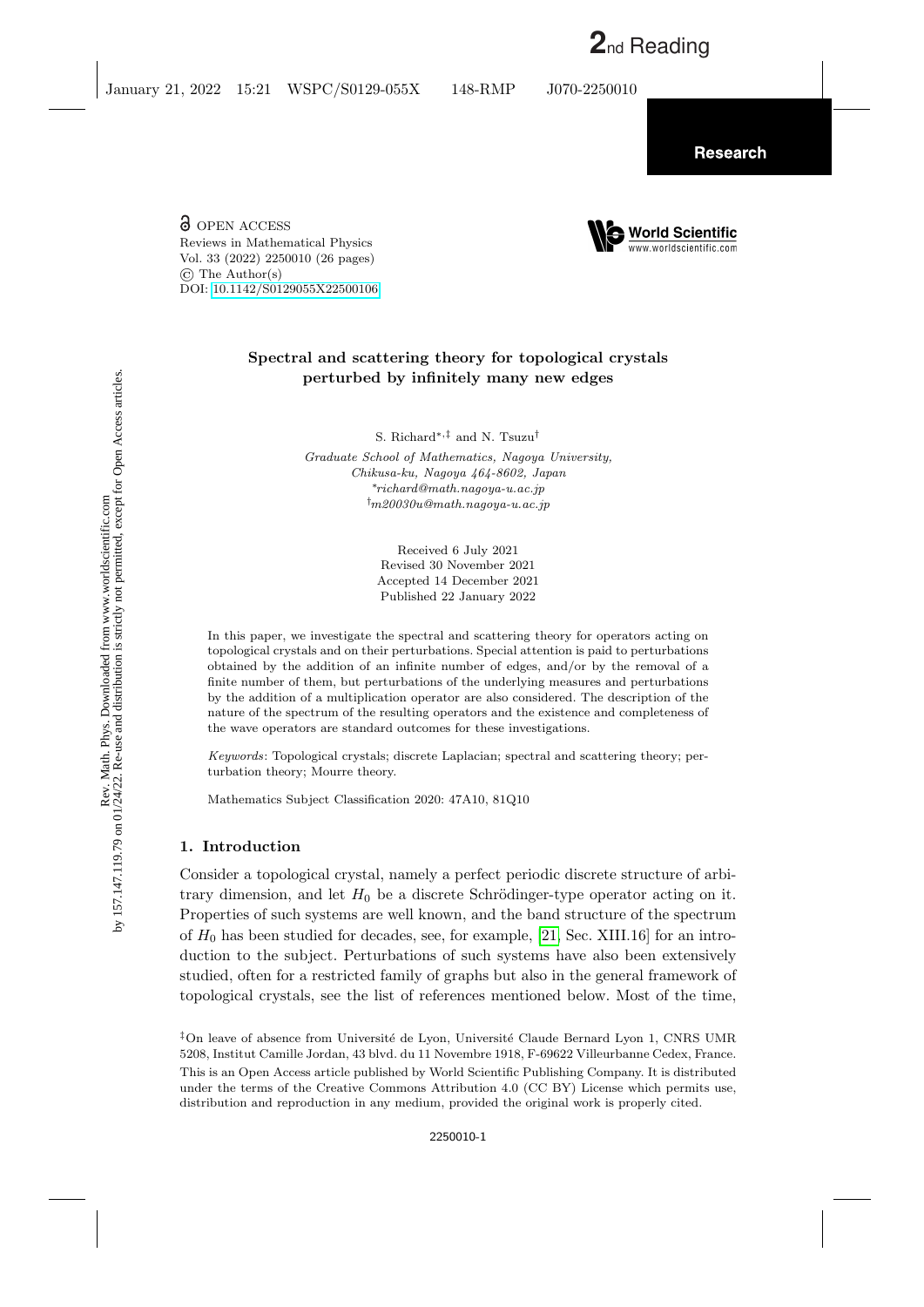the perturbations considered were either modifications of the weights supported by the vertices or by the edges of the graph, or a perturbation due to the addition of a potential decaying at infinity. Quite rarely, modifications of the graph itself were considered, and almost always structural perturbations were confined in a bounded domain.

An extreme situation which has not been considered so far is about the addition of an infinite number of edges. If we think about a topological crystal as a perfectly ordered structure, with each vertex linked regularly to a very small number of neighbors, the addition of an infinite number of edges means a possible interaction between vertices which are very far away from each others. Such systems can now describe long distance interactions, and can be used for modeling a much larger family of weakly interacting physical systems. Clearly, the addition of an infinite number of edges can be performed only if suitable weights on them are imposed. The sum of the weights cannot grow too much locally or at infinity. Similarly, it is possible to remove a few edges from the initial perfect lattice, but removing an infinite number of them is not possible: if we assume for a second that all vertices and initial edges have a weight  $m = 1$ , then removing an infinite number of edges would produce an operator H no more comparable with  $H_0$ , and perturbation theory would not apply anymore.

Before describing more precisely the content of this paper, let us propose two examples on  $\mathbb{Z}^d$  which provide an idea about typical conditions appearing when an infinite number of edges are added, either connected to one vertex or to all vertices. The Euclidean norm in  $\mathbb{Z}^d$  is simply denoted by |.|.

<span id="page-1-1"></span>Example 1.1 ( $0 \in \mathbb{Z}^d$  Connects to All Other Vertices). We consider the lattice  $\mathbb{Z}^d$  and add infinitely many edges connecting 0 to all other vertices, as shown in Fig. [1](#page-1-0) for  $d = 1$ . The set of added edges is denoted by F. We also fix  $m(x) = 1$ for any  $x \in \mathbb{Z}^d$  and  $m(e) = 1$  for all initial edges e. For any  $e \in F$ , with endpoints 0 and y, we assume that  $m(e) \leq C|y|^{\alpha}$  for some  $\alpha < -d-2$  and some constant C independent of y.

<span id="page-1-2"></span>Example 1.2 (All Vertices of  $\mathbb{Z}^d$  Connected to All Other Vertices). We consider the lattice  $\mathbb{Z}^d$ , and add infinitely many edges connecting all vertices to each others, as shown in Fig. [2.](#page-2-0) The set of added edges is denoted by  $F$ . We also fix  $m(x) = 1$  for any  $x \in \mathbb{Z}^d$  and  $m(e) = 1$  for all initial edges e. For any  $e \in F$ ,



<span id="page-1-0"></span>Fig. 1.  $0 \in \mathbb{Z}$  is connected to all other vertices.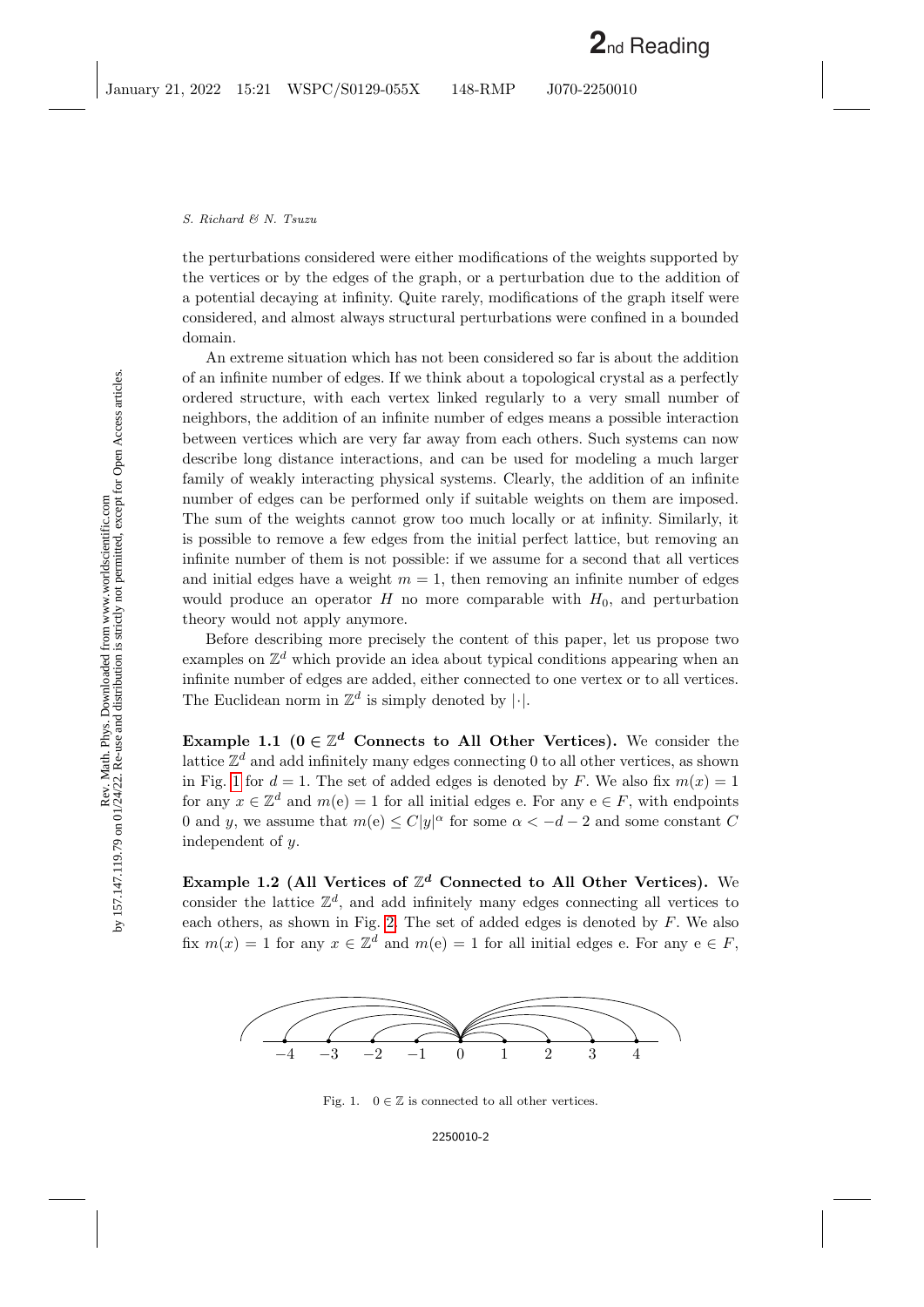

<span id="page-2-0"></span>Fig. 2. All vertices are connected to all other vertices, for  $d = 1$ .

with endpoints x and y, we assume that  $m(e) \leq C(1+|x|)^{\alpha}(1+|y|)^{\alpha}$  for some  $\alpha < -d-2$  and some constant C independent of e.

Let us now be more precise about the content of this paper. As already mentioned, we investigate the spectral theory of Schrödinger operators on discrete graphs. Those graphs are obtained by perturbing an initial topological crystal, either at the level of edges (addition of an arbitrary number of them, removal of a finite number of them, change of weights), or at the level of the vertices (change of weights). Perturbation by the addition of a multiplication operator is also allowed. These investigations on a self-adjoint operator H are performed by comparing it to an unperturbed self-adjoint operator  $H_0$  acting on the initial topological crystal. Powerful tools have been developed for investigating  $H_0$ , and our strategy is to adapt these tools for investigating  $H$ . More precisely, if the difference between  $H$ and  $H_0$  is small and regular in a suitable sense, then some properties of H can be deduced from similar properties of  $H_0$ . In particular, by applying perturbative techniques, one can deduce the following results: the spectrum of H consists of absolutely continuous spectrum, of a finite number (possibly empty) of eigenvalues of infinite multiplicity, and of eigenvalues of finite multiplicity which can accumulate only at a discrete set of thresholds. In addition, one proves the existence and the completeness of the local wave operators for the pair of operators  $(H, H_0)$ . Note that these investigations generalize the results obtained in [\[20\]](#page-25-1) which were obtained in the framework of general topological crystals.

As already mentioned, operators acting on graphs have been extensively studied. Among all corresponding papers, we list only those which are clearly linked to our investigations. First of all, our main reference about topological crystals is the book [\[24\]](#page-25-2). On such discrete structures, it is well known that periodic operators have a band structure with at most a finite number of eigenvalues of infinite multiplicity, see, for example, [\[10,](#page-25-3) [15,](#page-25-4) [16\]](#page-25-5). The next step is to study what happens when these periodic Schrödinger operators are perturbed. Two main types of perturbations can be considered.

The first one consists in adding a potential that decays at infinity as a shortrange function or as a long-range function. For general topological crystals, we refer to [\[20\]](#page-25-1) and to the references mentioned therein. For specific graphs, these types of perturbations have also been studied in greater detail. For example, the case of  $\mathbb{Z}^d$  and graphene have been fully investigated in [\[6,](#page-25-6) [26,](#page-25-7) [25\]](#page-25-8), respectively. As a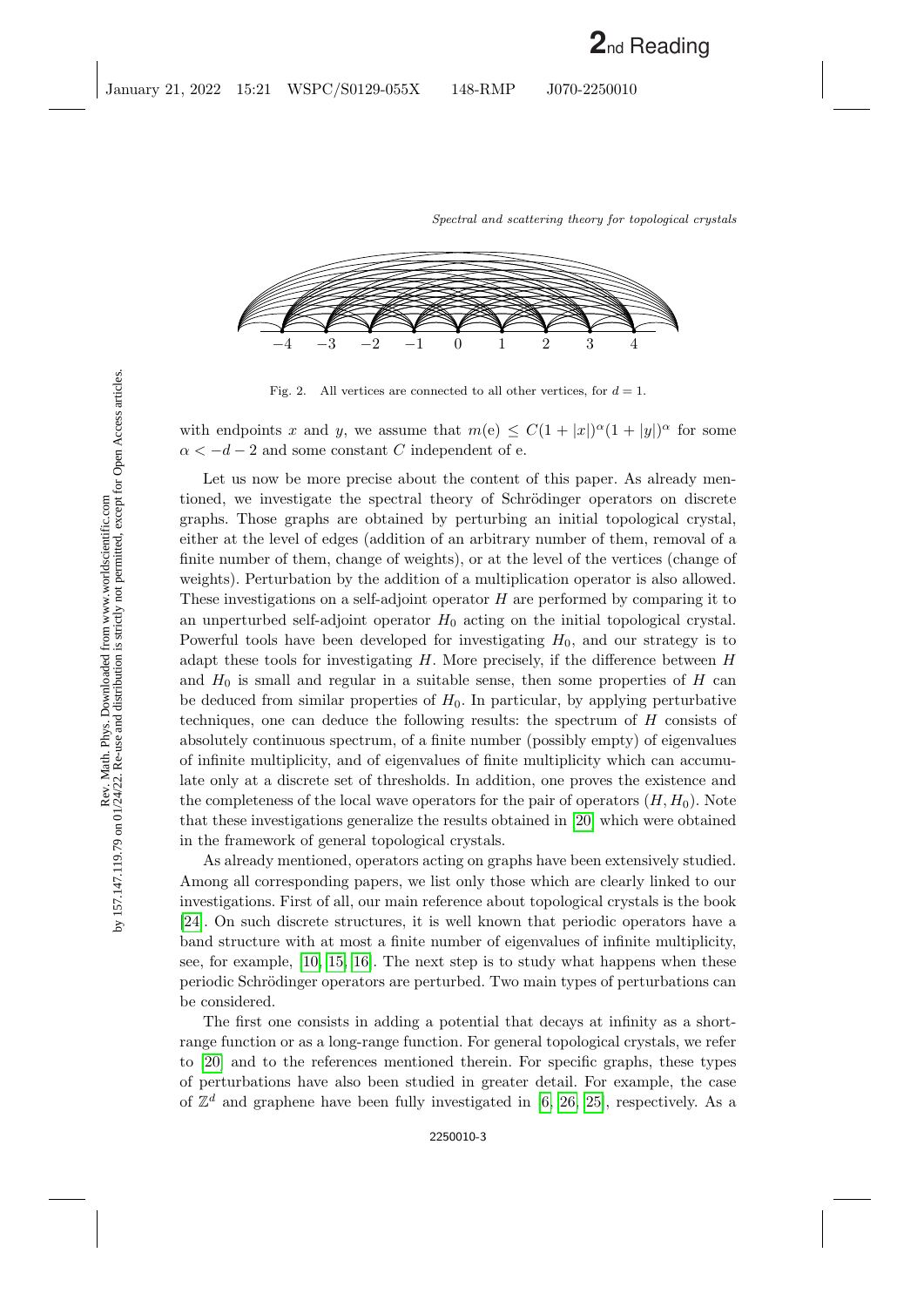related work, [\[14\]](#page-25-9) provides estimates for the unitary group and the resolvent of the discrete Laplace operator on  $\mathbb{Z}^d$ , from which the authors infer some results for the spectral and the scattering theory of perturbed operators by potentials V vanishing at infinity.

The second type of perturbations is the modification of the graph itself. Perturbations corresponding to changing the weights of the graph have been investigated for example in [\[7,](#page-25-10) [20\]](#page-25-1). For a perturbation transforming the graph structure, [\[3\]](#page-24-0) studies spectral properties of Schrödinger operators on perturbed periodic lattice including square, triangular, diamond, and kagome lattices, but the perturbations considered there are only compactly supported and some implicit conditions on the Floquet–Bloch variety are assumed. Note that some related results on the inverse scattering problem with compactly supported perturbations are available for some specific graphs in  $[2, 4, 11, 12]$  $[2, 4, 11, 12]$  $[2, 4, 11, 12]$  $[2, 4, 11, 12]$ . For a non-compact perturbation,  $[23]$  studies the stability of their essential spectrum. For Schrödinger operators on periodic graphs perturbed by guides, graphs which are periodic in some directions and finite in other ones, we refer to [\[17,](#page-25-14) [18\]](#page-25-15).

Let us now describe the sections of this paper. In Sec. [2,](#page-4-0) we describe the framework of our investigations and provide our main results. Note that topological crystals and more general graphs are thoroughly presented in this section. The technical tools are introduced in Sec. [3.](#page-10-0) This material is mainly borrowed from the paper [\[20\]](#page-25-1). In particular, we review the notion of analytically fibered operator, and recall that  $H_0$  is unitarily equivalent to such an operator. Mourre theory and a suitable conjugate operator are also briefly introduced, and the Mourre estimate for  $H_0$  is recalled. Note that another version of Mourre theory applied to discrete periodic



<span id="page-3-0"></span>(b) Toblerone with added edges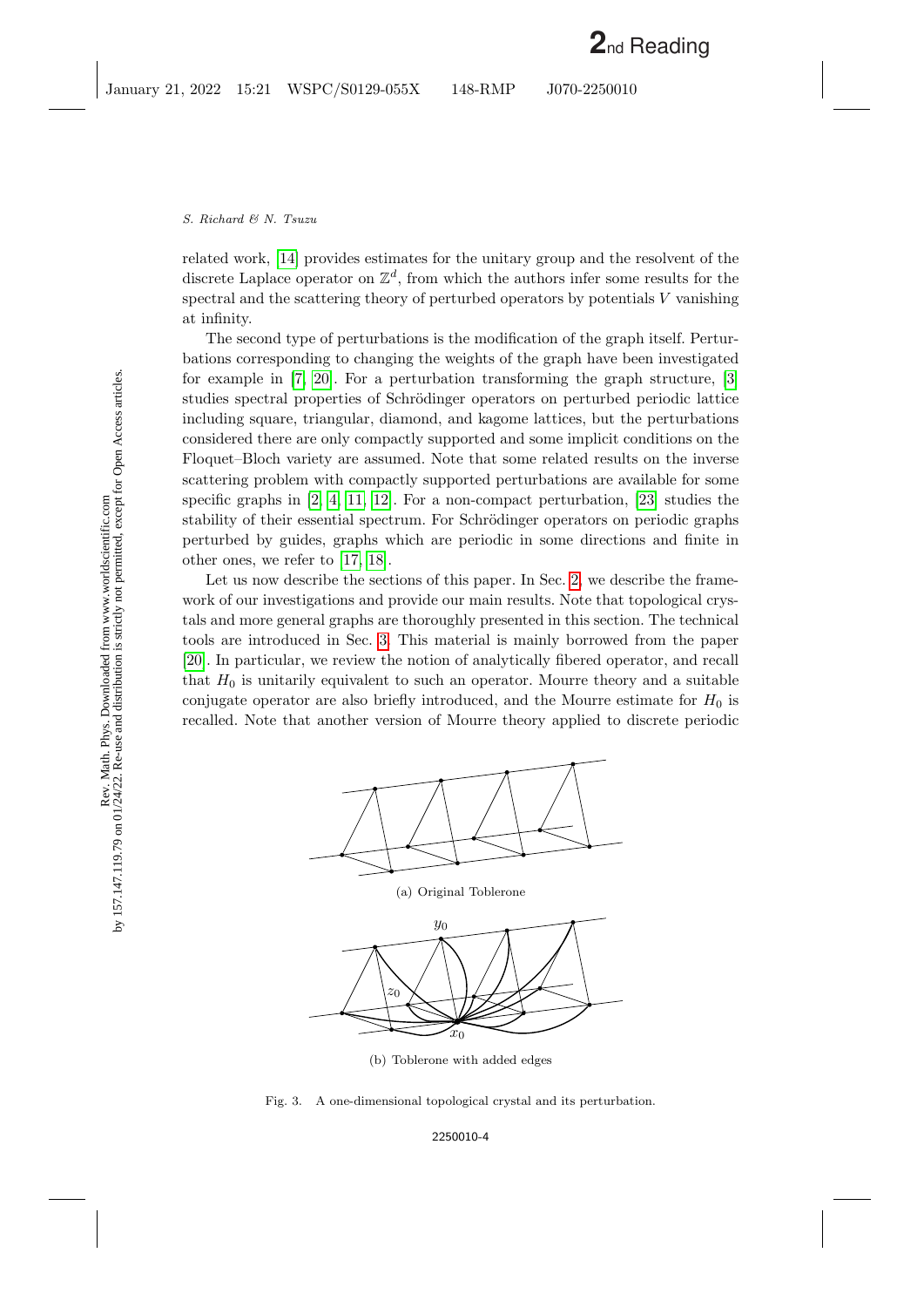operators has also been introduced in [\[19\]](#page-25-16). The proofs of all results, including the regularity of the difference between  $H_0$  and H are provided in Sec. [4.](#page-14-0) The examples mentioned in this section are also fully treated.

As a final remark, let us emphasize one interest of the framework of topological crystals: The regularity of a graph, given by an action of  $\mathbb{Z}^d$ , is independent of the dimension on which the graph is naturally represented. In particular, these two dimensions can be different, as illustrated in the following example: The graph is naturally represented in  $\mathbb{R}^3$  while the group acting is only  $\mathbb{Z}$ .

<span id="page-4-1"></span>**Example 1.3 (Toblerone**  $(\mathbf{\overline{R}})$ **).** We consider the one-dimensional topological crystal in Fig. [3\(](#page-3-0)a), and add infinitely many edges connecting one vertex to all other vertices. We denote by  $x_0$  this special vertex. The set of added edges is denoted by F, which corresponds to the set of bold edges in Fig. [3\(](#page-3-0)b). If we denote by  $x_0$ ,  $y_0$  and  $z_0$  the three vertices of the triangle (section) containing  $x_0$ , then all other vertices can be naturally indexed by  $x_{\mu}$ ,  $y_{\mu}$  and  $z_{\mu}$  for  $\mu \in \mathbb{Z}$ . We also fix  $m(x) = 1$ for any vertices x and  $m(e) = 1$  for all initial edges e. For any  $e \in F$ , with endpoints  $x_0$  and  $k_\mu$  with  $k \in \{x, y, z\}$ , we assume that  $m(e) \leq C(1 + |\mu|)^\alpha$  for some  $\alpha < -3$ and some constant C independent of e.

## <span id="page-4-0"></span>2. Framework and Main Result

In this section, we first introduce the necessary information about general graphs and topological crystals, and then state our main result. Its proof will be provided in Sec. [4.](#page-14-0)

### 2.1. General graphs

A graph  $X = (V(X), E(X))$  is composed of a set  $V(X)$  of vertices and a set  $E(X)$ of unoriented edges. Multiple edges and loops are accepted. Generically, we shall use the notation x, y for elements of  $V(X)$ , and e for elements of  $E(X)$ . If both  $V(X)$  and  $E(X)$  are finite sets, the graph X is said to be finite.

From the set of unoriented edges  $E(X)$  of the graph X we construct the set  $A(X)$  of oriented edges by defining, for any unoriented edge between x and y, one oriented edge from x to y and one oriented edge from y to x. The elements of  $A(X)$ are also denoted by e. The origin vertex of such an oriented edge e is denoted by  $o(e)$ , the terminal one by  $t(e)$ , and  $\bar{e}$  corresponds to the edge obtained from e by interchanging the vertices, i.e.  $o(\bar{e}) = t(e)$  and  $t(\bar{e}) = o(e)$ .

For a vertex  $x \in V(X)$  we set  $E(X)_x := \{e \in E(X) \mid x$  is an endpoint of e.  $E(X)_x$  is finite for every  $x \in V(X)$  we say that X is locally finite. Similarly, for  $x \in V(X)$  we set  $A(X)_x := \{e \in A(X) \mid o(e) = x\}.$  If there is no ambiguity about the graph, we shall simply write  $E_x$  for  $E(X)_x$  and  $A_x$  for  $A(X)_x$ .

By a measure  $m$  on a graph  $X$ , we mean a function  $m$  defined on vertices and on unoriented edges satisfying  $m(x) > 0$  and  $m(e) \geq 0$  for any  $x \in V(X)$  and  $e \in E(X)$ . Note that measures in [\[20\]](#page-25-1) were considered strictly positive, while here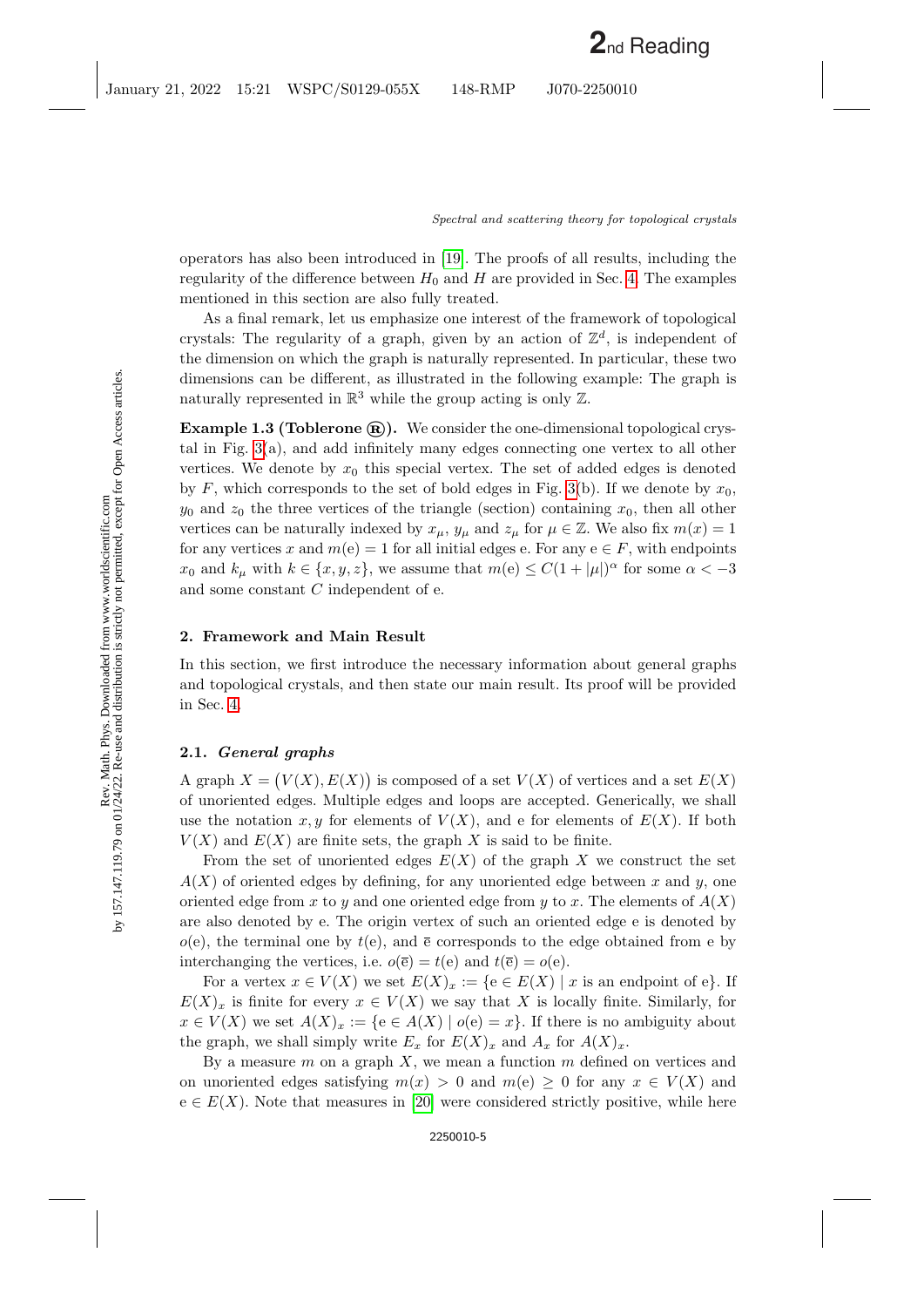we assume strict positivity on vertices, but allow the value 0 on edges. The measure on an oriented edge is defined by its value on the corresponding unoriented edge. As a consequence, the measure satisfies  $m(e) = m(\bar{e})$ .

Consider now the set

$$
C_c(X) := \{ f : V(X) \to \mathbb{C} \mid f(x) = 0 \text{ except for a finite number of } x \in V(X) \},
$$

and define the degree function

<span id="page-5-0"></span>
$$
\deg_m: V(X) \to [0, \infty], \quad \deg_m(x) := \sum_{e \in A_x} \frac{m(e)}{m(x)}.\tag{2.1}
$$

If this function is bounded, then the Laplace operator given by

$$
[\Delta(X,m)f](x) := \sum_{e \in A_x} \frac{m(e)}{m(x)} \big( f\big(t(e)\big) - f(x) \big) \quad \forall \, f \in C_c(X),
$$

extends continuously to a bounded and self-adjoint operator in the Hilbert space

$$
\ell^2(X,m) := \left\{ f : V(X) \to \mathbb{C} \mid ||f||^2 := \sum_{x \in V(X)} m(x) |f(x)|^2 < \infty \right\}
$$

endowed with the scalar product

$$
\langle f, g \rangle := \sum_{x \in V(X)} m(x) f(x) \overline{g(x)} \,\, \forall \, f, \quad g \in \ell^2(X, m).
$$

Note that the boundedness of  $\Delta(X, m)$  has been proved in [\[13,](#page-25-17) Theorem 2.4] and that the self-adjointness follows from a Green's formula, as proved in [\[9,](#page-25-18) Lemma 4.7]. Let us also stress that these results do not assume local finiteness of the graph, only the boundedness of the degree function  $\deg_m$ . This latter condition will be assumed throughout the paper.

Let us finally consider a bounded function  $R: V(X) \to \mathbb{R}$ , and identify it with a multiplication operator in  $\ell^2(X, m)$ . Then, we end up with the following bounded and self-adjoint operator  $H$  which will be our main object of interest, namely

<span id="page-5-1"></span>
$$
H := -\Delta(X, m) + R. \tag{2.2}
$$

In fact, such a general operator will be considered later as a perturbation of a periodic operator on a topological crystal.

#### <span id="page-5-2"></span>2.2. Topological crystals

In this section, we provide the definition of a topological crystal and define some related notions. Most of this material is directly borrowed from [\[20,](#page-25-1) [22\]](#page-25-19).

A morphism  $\omega: X \to \mathfrak{X}$  between two graphs X and  $\mathfrak{X}$  is composed of two maps  $\omega: V(X) \to V(X)$  and  $\omega: E(X) \to E(X)$  such that it preserves the adjacency relations between vertices and edges, namely if  $e$  is an edge in  $X$  between the vertices x and y, then  $\omega(e)$  is an edge in X between the vertices  $\omega(x)$  and  $\omega(y)$ .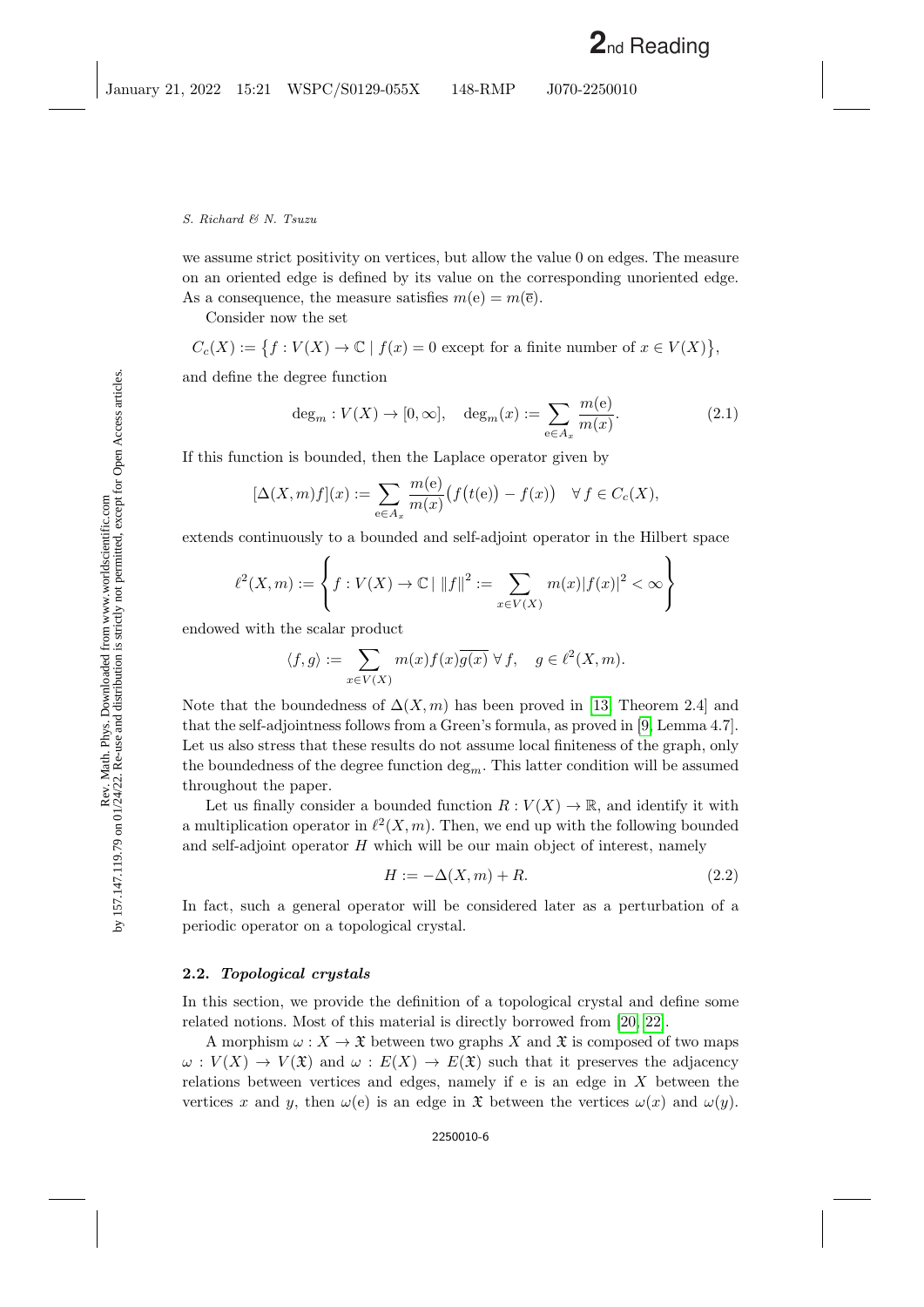Clearly, any morphism can be extended to a map sending oriented edges of  $A(X)$ to oriented edges of  $A(\mathfrak{X})$ . For this extension we keep the convenient notation  $\omega: A(X) \to A(\mathfrak{X})$ . An isomorphism is a morphism that is a bijection on the vertices and on the edges. The group of isomorphisms of a graph X into itself is denoted by  $Aut(X)$ .

A morphism  $\omega: X \to \mathfrak{X}$  between two graphs is said to be a covering map if

- (i)  $\omega: V(X) \to V(\mathfrak{X})$  is surjective,
- (ii) for all  $x \in V(X)$ , the restriction  $\omega|_{E(X)_x} : E(X)_x \to E(\mathfrak{X})_{\omega(x)}$  is a bijection.

In that case we say that X is a covering graph over the base graph  $\mathfrak{X}$ . For such a covering, we define the transformation group of the covering as the subgroup of  $Aut(X)$ , denoted by  $\Gamma$  and with the multiplicative notation, such that for every  $\mu \in \Gamma$  the equality  $\omega \circ \mu = \omega$  holds. We now define a topological crystal, and refer to [\[24,](#page-25-2) Sec. 6.2] for more details.

<span id="page-6-0"></span>**Definition 2.1.** A d-dimensional topological crystal is a quadruplet  $(X, \mathfrak{X}, \omega, \Gamma)$ such that:

- (i) X and  $\mathfrak X$  are graphs, with  $\mathfrak X$  finite,
- (ii)  $\omega: X \to \mathfrak{X}$  is a covering map,
- (iii) The transformation group  $\Gamma$  of  $\omega$  is isomorphic to  $\mathbb{Z}^d$ ,
- (iv)  $\omega$  is regular, i.e. for every  $x, y \in V(X)$  satisfying  $\omega(x) = \omega(y)$  there exists  $\mu \in \Gamma$  such that  $x = \mu y$ .

For simplicity, we assume that topological crystals have no multiple edges, and we shall just say that  $X$  is a topological crystal if it admits a  $d$ -dimensional topological crystal structure  $(X, \mathfrak{X}, \omega, \Gamma)$ . Note that we use the multiplicative notation for the group law in the abstract setting, but the additive notation when dealing explicitly with  $\mathbb{Z}^d$ . Note also that all topological crystal are locally finite, with an upper bound for the number of elements in  $E(X)_x$  independent of x. Indeed, the local finiteness and the fixed upper bound follow from the definition of a covering and the finiteness of X.

Topological crystals have been extensively studied in the monograph [\[24\]](#page-25-2) to which we refer for many examples. Let us also mention [\[3\]](#page-24-0) in which one can find square, triangular, hexagonal, and diamond periodic graphs. In [\[15\]](#page-25-4), body-centered cubic and face-centered cubic periodic graphs have been studied, while armchair graph is presented in [\[5\]](#page-25-20). We also refer to [\[20,](#page-25-1) Remark 3.1] for an explicit procedure generating an infinite number of topological crystals  $(X, \mathfrak{X}, \omega, \Gamma)$  once a small graph  $\mathfrak X$  has been chosen.

Let us add a few definitions related to a topological crystal  $(X, \mathfrak{X}, \omega, \Gamma)$ . The notation x, respectively, x, will be used for the elements of  $V(X)$ , respectively, of  $V(\mathfrak{X})$ , and accordingly the notation e, respectively, e, will be used for the elements of  $E(X)$ , respectively, of  $E(\mathfrak{X})$ . It follows from the assumptions in Definition [2.1](#page-6-0) that we can identify  $V(\mathfrak{X})$  as a subset of  $V(X)$  by choosing a representative of each orbit.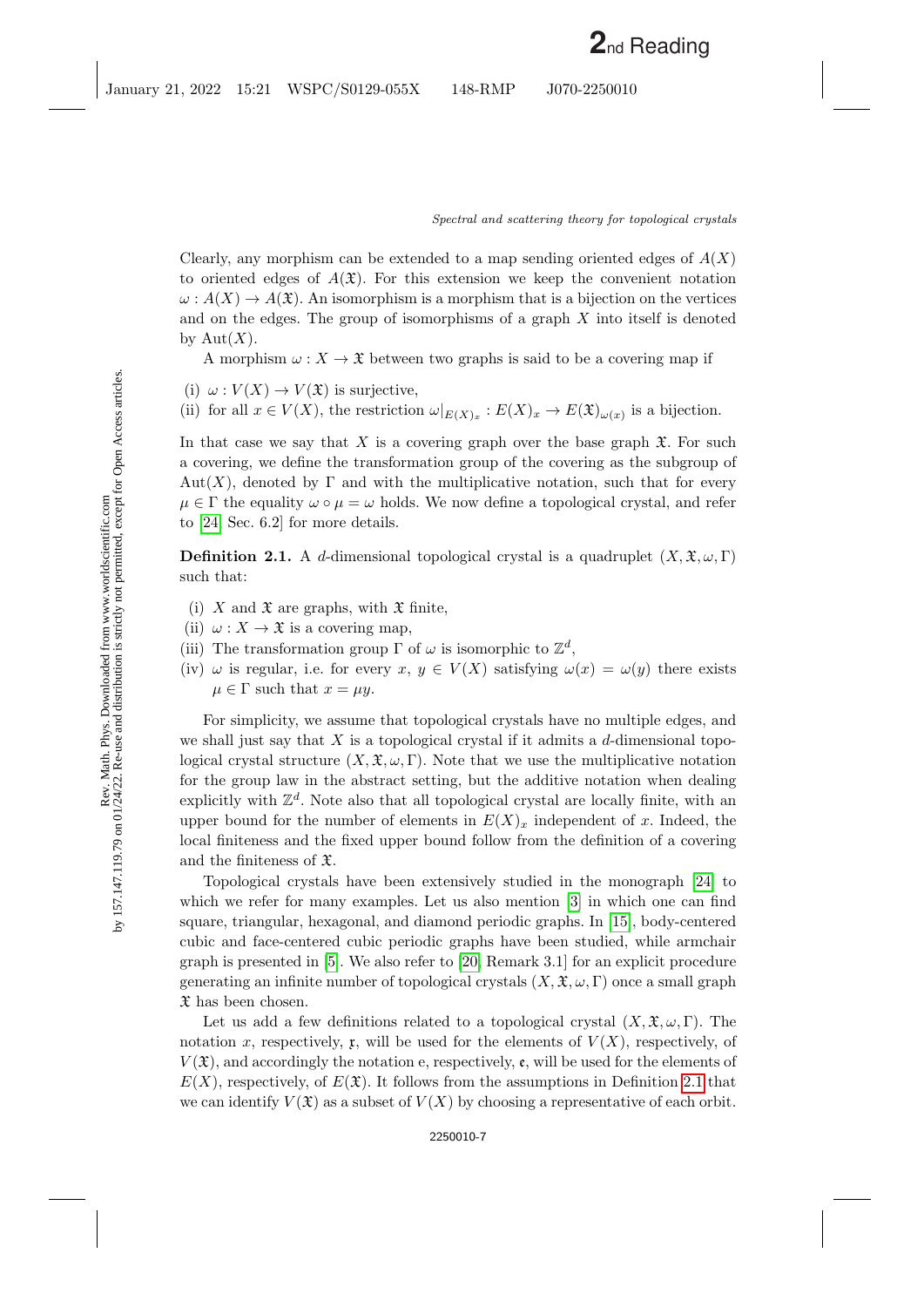Namely, since  $V(\mathfrak{X}) = \{\mathfrak{x}_1, \ldots, \mathfrak{x}_n\}$  for some  $n \in \mathbb{N}$ , we choose  $\{x_1, \ldots, x_n\} \subset V(X)$ such that  $\omega(x_i) = \mathfrak{x}_i$  for any  $j \in \{1, \ldots, n\}$ . For shortness we also use the notation  $\check{x} := \omega(x) \in V(\mathfrak{X})$  for any  $x \in V(X)$ , and reciprocally for any  $\mathfrak{x} \in V(\mathfrak{X})$  we write  $\hat{\mathfrak{x}} \in \{x_1, \ldots, x_n\}$  for the unique element  $x_j$  in this set such that  $\omega(x_j) = \mathfrak{x}$ .

As a consequence of the previous construction we can also identify  $A(\mathfrak{X})$  as a subset of  $A(X)$ . More precisely, we identify  $A(\mathfrak{X})$  with  $\bigcup_{j=1}^n A_{x_j} \subset A(X)$  and use notations similar to the previous ones: For any  $e \in A(X)$  one sets  $\check{e} := \omega(e) \in A(\mathfrak{X}),$ and for any  $\mathfrak{e} \in A(\mathfrak{X})$  one sets  $\hat{\mathfrak{e}} \in \bigcup_{j=1}^n A_{x_j}$  for the unique element in  $\bigcup_{j=1}^n A_{x_j}$ such that  $\omega(\hat{\mathfrak{e}}) = \mathfrak{e}$ . Let us stress that these identifications and notations depend only on the initial choice of  $\{x_1, \ldots, x_n\} \subset V(X)$ .

We have now enough notation for defining the entire part of a vertex  $x$  as the map  $\lfloor \cdot \rfloor : V(X) \to \Gamma$  satisfying

$$
\lfloor x \rfloor \widehat{x} = x.
$$

Similarly, the entire part of an edge is defined as the map  $\vert \cdot \vert : A(X) \to \Gamma$  satisfying

$$
\lfloor e \rfloor \widetilde{e} = e.
$$

The existence of this function  $\vert \cdot \vert$  follows from the assumption (iv) of Definition [2.1](#page-6-0) on the regularity of a topological crystal. One easy consequence of the previous construction is that the equality  $|e| = |o(e)|$  holds for any  $e \in A(X)$ .

For later use, let us also define the map

$$
\eta : A(X) \to \Gamma, \quad \eta(e) := \lfloor t(e) \rfloor \lfloor o(e) \rfloor^{-1}
$$

and call  $\eta(e)$  the index of the edge e. For any  $\mu \in \Gamma$ , we then infer that

$$
\eta(\mu e) = \lfloor t(\mu e) \rfloor \lfloor o(\mu e) \rfloor^{-1} = \mu \lfloor t(e) \rfloor \mu^{-1} \lfloor o(e) \rfloor^{-1} = \eta(e).
$$

This periodicity enables us to define unambiguously  $\eta : A(\mathfrak{X}) \to \Gamma$  by the relation  $\eta(\mathfrak{e}) := \eta(\hat{\mathfrak{e}})$  for every  $\mathfrak{e} \in A(\mathfrak{X})$ . Again, this index on  $A(\mathfrak{X})$  depends only on the initial choice  $\{x_1, \ldots, x_n\} \subset V(X)$  and could not be defined by considering only  $A(\mathfrak{X}).$ 

Let us now come back to operators acting on a topological crystal. In this setting, we consider a Γ-periodic measure  $m_0$  and a Γ-periodic function  $R_0 : V(X) \to \mathbb{R}$ . The periodicity means that for every  $\mu \in \Gamma$ ,  $x \in V(X)$  and  $e \in E(X)$  we have  $m_0(\mu x) = m_0(x), m_0(\mu e) = m_0(e)$  and  $R_0(\mu x) = R_0(x)$ . In this framework, the degree function  $\deg_{m_0}$  introduced in  $(2.1)$  is clearly bounded. Therefore, a periodic Schrödinger operator defined by

<span id="page-7-0"></span>
$$
H_0 := -\Delta(X, m_0) + R_0 \tag{2.3}
$$

is a bounded and self-adjoint operator in the Hilbert space  $\ell^2(X, m_0)$ . Such an operator corresponds to our unperturbed system.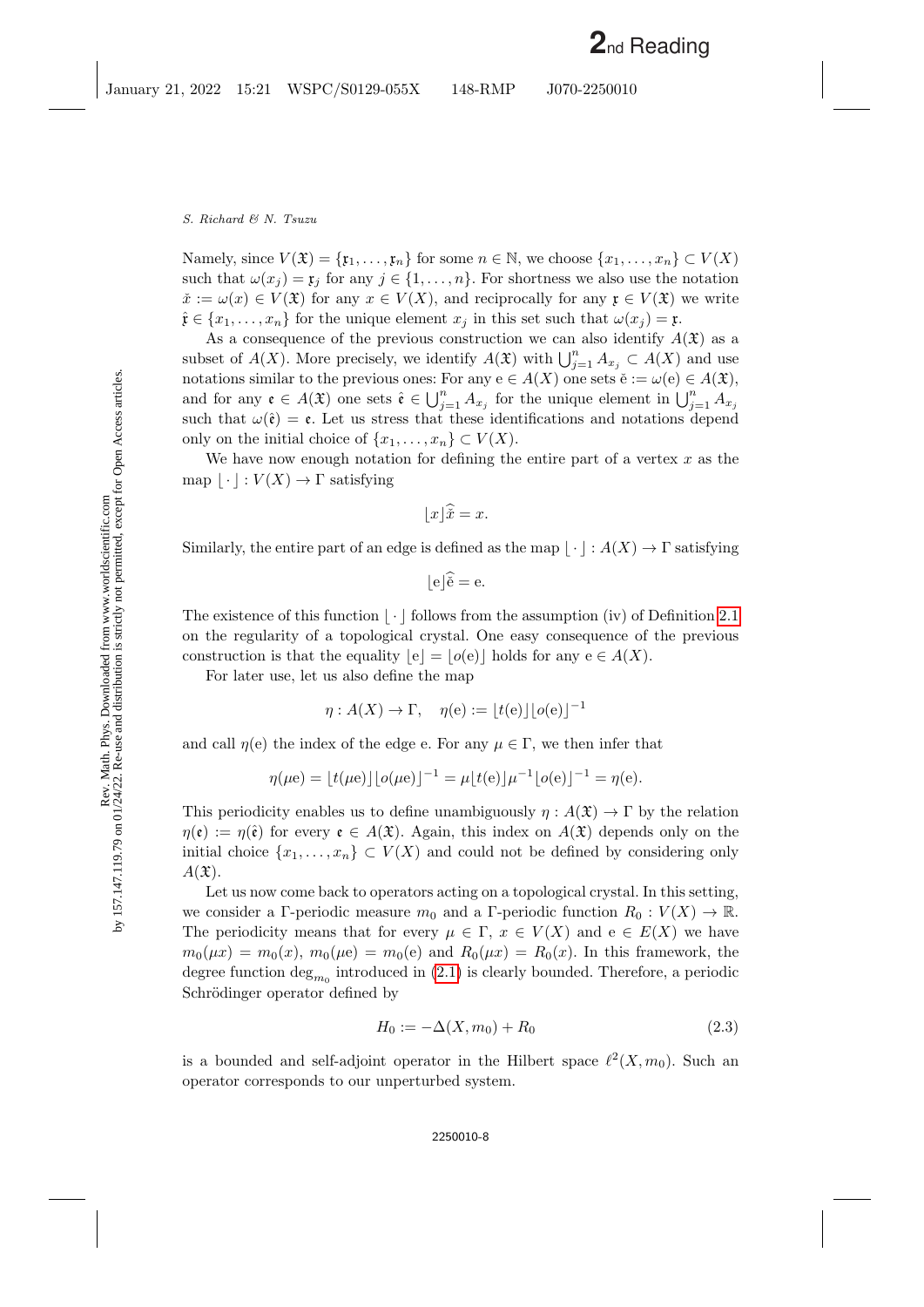### 2.3. Perturbations of topological crystals

In this section, we introduce perturbations of topological crystals by adding and/or removing edges. The framework is the following: Let  $(X, \mathfrak{X}, \omega, \Gamma)$  be a topological crystal, with  $X = (V(X), E(X))$ , and let  $m_0$  be a Γ-periodic measure on X. We now consider the addition and/or the elimination of edges. For the addition, let  $F_{+}$  be a possibly infinite set of unoriented new edges between arbitrary vertices of X. For the elimination, we consider a finite subset  $F_-\,$  of edges of  $E(X)$ . Without loss of generality, we assume that  $F_+$  and  $F_-\,$  do not contain multiple edges. We then obtain a new graph  $\mathcal{X} = (V(\mathcal{X}), E(\mathcal{X}))$  given by  $V(\mathcal{X}) := V(X)$  and  $E(\mathcal{X}) :=$  $(E(X)\backslash F_{-})\cup F_{+}$ . In general this graph is no more a topological crystal. For this new graph, the set of oriented edges is denoted by  $A(\mathcal{X})$ . Let us also define  $A(F_+)$ and  $A(F_{-})$ : the first set corresponds to the sets of oriented edges based on  $F_{+}$ , with  $A(F_+) \subset A(X)$ , while  $A(F_-) \subset A(X)$  is the set of oriented edges based on  $F_-.$ Note that  $A(F_-)$  is not included in  $A(\mathcal{X})$  in general.

We then consider a measure m on  $\mathcal X$  with  $\deg_m$  bounded. The corresponding Laplace operator  $\Delta(\mathcal{X}, m)$  is then self-adjoint and bounded in  $\ell^2(\mathcal{X}, m)$ . Subsequently, the measure m restricted to the edges in  $E(X)\F$ <sup>-</sup> will correspond to a perturbation of  $m_0$ , and similarly the measure m on the vertices in  $V(X)$  will be a perturbation of the measure  $m_0$ . It will also be useful to introduce a partial degree function, namely

<span id="page-8-1"></span>
$$
\deg_{F_+}: V(\mathcal{X}) \to [0, \infty), \quad \deg_{F_+}(x) := \sum_{e \in A(F_+)_x} \frac{m(e)}{m(o(e))}.
$$
 (2.4)

Clearly,  $\deg_{F_+} \leq \deg_m$ , and this function is bounded since the function  $\deg_m$  is assumed to be bounded.

Before stating our main result, let us still mention that the isomorphism between  $Γ$  and  $\mathbb{Z}^d$  allows us to borrow the Euclidean norm  $|·|$  of  $\mathbb{Z}^d$  and to endow  $Γ$  with it. As a consequence of this construction, the notations  $||x||$  and  $||e||$  are well defined, and the notion of rate of convergence towards infinity is available. Also, since no vertex has been added or eliminated between the original graph and the perturbed one, we can introduce a unitary transformation  $\mathscr{J} : \ell^2(X, m_0) \to \ell^2(X, m)$  given by

<span id="page-8-0"></span>
$$
[\mathscr{J}f](x) := \left(\frac{m_0(x)}{m(x)}\right)^{\frac{1}{2}} f(x), \quad f \in \ell^2(X, m_0).
$$
 (2.5)

<span id="page-8-2"></span>Note that in [\[20\]](#page-25-1), the notation  $\mathscr J$  was used for our map  $\mathscr J^*$ .

**Theorem 2.2.** Let X be a topological crystal, endowed with a  $\Gamma$ -periodic measure  $m_0$  and a Γ-periodic function  $R_0$ . Let  $F_+$  be a possibly infinite set of unoriented new edges, let F<sub>-</sub> be a finite subset of  $E(X)$ , and consider the graph  $\mathcal{X} = (V(\mathcal{X}), E(\mathcal{X}))$ given by  $V(\mathcal{X}) := V(X)$  and  $E(\mathcal{X}) := (E(X) \backslash F) \cup F_+$ . Consider a measure m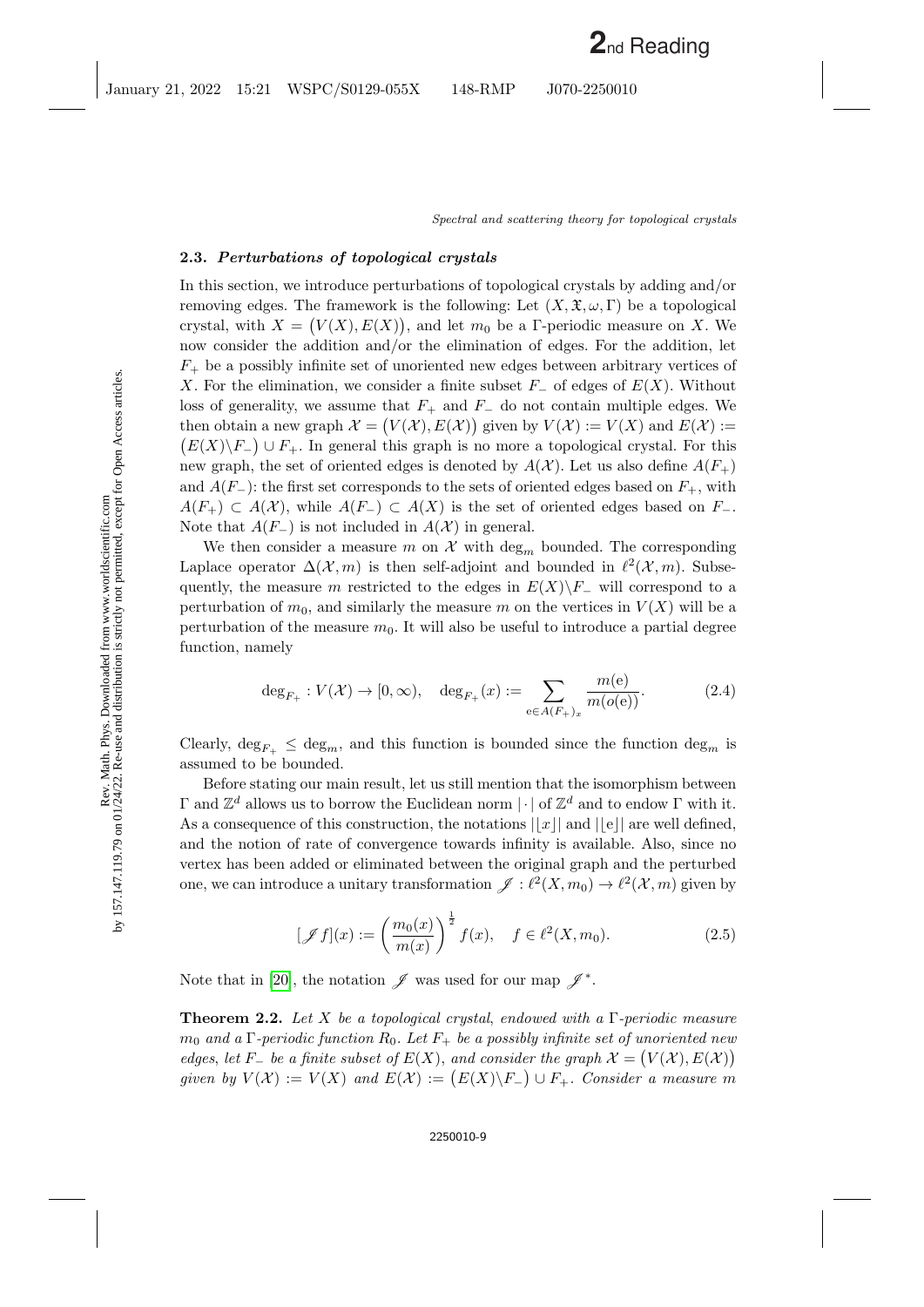on  $\mathcal X$  with deg<sub>m</sub> bounded, and assume that m satisfies

(i) Decay of perturbation on pre-existing edges:

<span id="page-9-0"></span>
$$
\int_{1}^{\infty} d\lambda \sup_{\substack{e \in E(X) \backslash F_{-} \\ \lambda < |e|| < 2\lambda}} \left| \frac{m(e)}{m(o(e))} - \frac{m_0(e)}{m_0(o(e))} \right| < \infty. \tag{2.6}
$$

(ii) Decay of degree function on new edges:

<span id="page-9-2"></span>
$$
\int_{1}^{\infty} d\lambda \sup_{\lambda < | \lfloor x \rfloor | < 2\lambda} \deg_{F_+}(x) < \infty.
$$
 (2.7)

(iii) Decay of global new connectivity:

<span id="page-9-3"></span>
$$
\int_{1}^{\infty} d\lambda \sup_{x \in V(\mathcal{X})} \sqrt{\sum_{\substack{e \in A(F_+)_x \\ \lambda \le ||t(e)|| \le 2\lambda}} \frac{m(e)}{m(o(e))}} < \infty.
$$
 (2.8)

Consider also  $R: V(\mathcal{X}) \to \mathbb{R}$  satisfying the decay condition

<span id="page-9-1"></span>
$$
\int_{1}^{\infty} d\lambda \sup_{\lambda < |x| < 2\lambda} |R(x) - R_0(x)| < \infty.
$$
 (2.9)

Let finally  $H_0$  and H be the self-adjoint operators defined by [\(2.3\)](#page-7-0) and [\(2.2\)](#page-5-1), respectively. Then, there exists a discrete set  $\tau \subset \mathbb{R}$  such that for every closed interval  $I \subset \mathbb{R} \setminus \tau$  the following assertions hold:

- (1)  $H_0$  has no eigenvalue in I, and H has at most a finite number of eigenvalues in I, each of them being of finite multiplicity,
- (2)  $\sigma_{sc}(H_0) \cap I = \sigma_{sc}(H) \cap I = \emptyset.$

If the following additional condition also holds for some  $s > 1/2$ :

<span id="page-9-4"></span>
$$
\sup_{x \in V(\mathcal{X})} \langle |x| \rangle^{2s} \sum_{e \in A(F_+)_x} \frac{m(e)}{m(x)} \langle |t(e)| \rangle^{2s} < \infty,\tag{2.10}
$$

then the local wave operators

$$
W_{\pm} \equiv W_{\pm}(H, H_0; \mathscr{J}, I) := s - \lim_{t \to \pm \infty} e^{itH} \mathscr{J} e^{-itH_0} E^{H_0}(I)
$$

exist and satisfy  $\text{Ran}(W_-) = \text{Ran}(W_+) = E_{ac}^H(I)\ell^2(\mathcal{X}, m).$ 

The hypothesis [\(2.6\)](#page-9-0) and [\(2.9\)](#page-9-1) are usually referred to as a short-range type of decay. In particular, it is satisfied for functions that decay faster than  $C(1 +$  $\lfloor |x| \rfloor$ <sup>-1- $\epsilon$ </sup> for  $\epsilon > 0$  and some constant C independent of x. It is worth mentioning that condition [\(2.6\)](#page-9-0) is quite general and is automatically satisfied if the difference  $m - m<sub>0</sub>$  itself satisfies a short-range type of decay. For example, if we assume that  $|m(e) - m_0(e)| \leq C(1 + ||e||)^{-1-\epsilon}$  and  $|m(x) - m_0(x)| \leq C'(1 + ||x||)^{-1-\epsilon}$ , then  $(2.6)$  is satisfied. Note also that the conditions  $(2.7)$  and  $(2.8)$  are trivially satisfied if  $F_+$  is a finite set. On the other hand, if  $F_+$  is infinite, the two conditions prescribe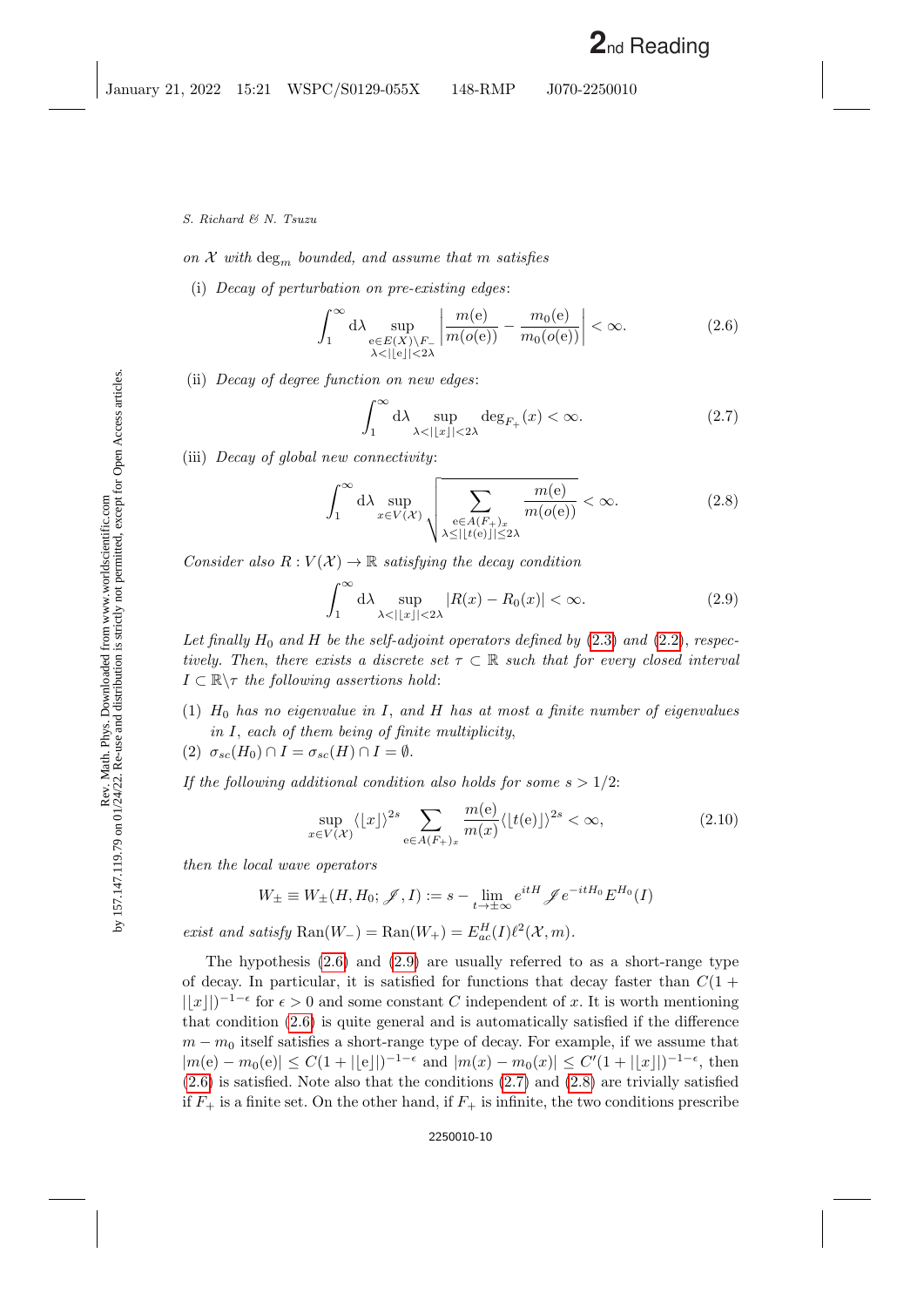precisely the necessary decay of the measure on the new edges. In this case, the conditions allow the addition of an infinite number of edges, both locally and at infinity. Note finally that the additional condition [\(2.10\)](#page-9-4) is necessary because of the non-locality of our perturbations: when dealing with multiplicative perturbations, this condition often follows from [\(2.7\)](#page-9-2).

### <span id="page-10-0"></span>3. Analyticity and Mourre Theory

In this section, we briefly recall a few tools introduced in [\[20\]](#page-25-1) for the study of topological crystals and their perturbations, and refer to this reference for the details. The framework is a topological crystal  $(X, \mathfrak{X}, \omega, \Gamma)$ , a Γ-periodic measure  $m_0$  and a Γ-periodic function  $R_0$ .

### 3.1. Analyticity of the periodic operator

The aim of this section is to introduce another representation of the operator  $H_0$ , more suitable for further investigations. More precisely, we shall obtain that  $H_0$ is unitarily equivalent to an analytically fibered operator. We provide below the simplest definition of such an operator, and refer to [\[8;](#page-25-21) [21,](#page-25-0) Sec. XIII.16] for general information. Note that from now on we shall use the notation  $\mathbb{T}^d$  for the d-dimensional torus, i.e. for  $\mathbb{T}^d = \mathbb{R}^d / \mathbb{Z}^d$ , with the inherited local coordinates system and differential structure. We shall also use the notation  $M_n(\mathbb{C})$  for the  $n \times n$ matrices over C.

**Definition 3.1.** In the Hilbert space  $L^2(\mathbb{T}^d; \mathbb{C}^n)$ , a bounded analytically fibered operator corresponds to a multiplication operator defined by a real analytic map  $h: \mathbb{T}^d \to M_n(\mathbb{C}).$ 

In order to show that the periodic operator  $H_0$  fits into this framework, some identifications are necessary. First of all, since  $\Gamma$  is isomorphic to  $\mathbb{Z}^d$ , as stated in the point (iii) of Definition [2.1,](#page-6-0) we know that its dual group  $\hat{\Gamma}$  is isomorphic to  $\mathbb{T}^d$ . In fact, we consider that a basis of  $\Gamma$  is chosen and then identify  $\Gamma$  with  $\mathbb{Z}^d$ , and accordingly  $\hat{\Gamma}$  with  $\mathbb{T}^d$ . As a consequence of these identifications we set  $\xi \cdot \mu = \sum_{j=1}^d \xi_j \mu_j$  for  $\xi \in \mathbb{T}^d$  and  $\mu \in \mathbb{Z}^d$ , and define the Fourier transform for any  $f \in \ell^1(\mathbb{Z}^d)$  by

<span id="page-10-1"></span>
$$
[\mathscr{F}f](\xi) = \sum_{\mu \in \mathbb{Z}^d} e^{-2\pi i \xi \cdot \mu} f(\mu). \tag{3.1}
$$

Its inverse is given by

$$
[\mathscr{F}^*u](\mu) = \int_{\mathbb{T}^d} d\xi \, e^{2\pi i \, \xi \cdot \mu} u(\xi),
$$

with  $d\xi$  the usual measure on  $\mathbb{T}^d$ . Note that another consequence of these identifications is the use of the additive notation for the composition of two elements of  $\mathbb{Z}^d$ , instead of the multiplicative notation employed until now for the composition in Γ.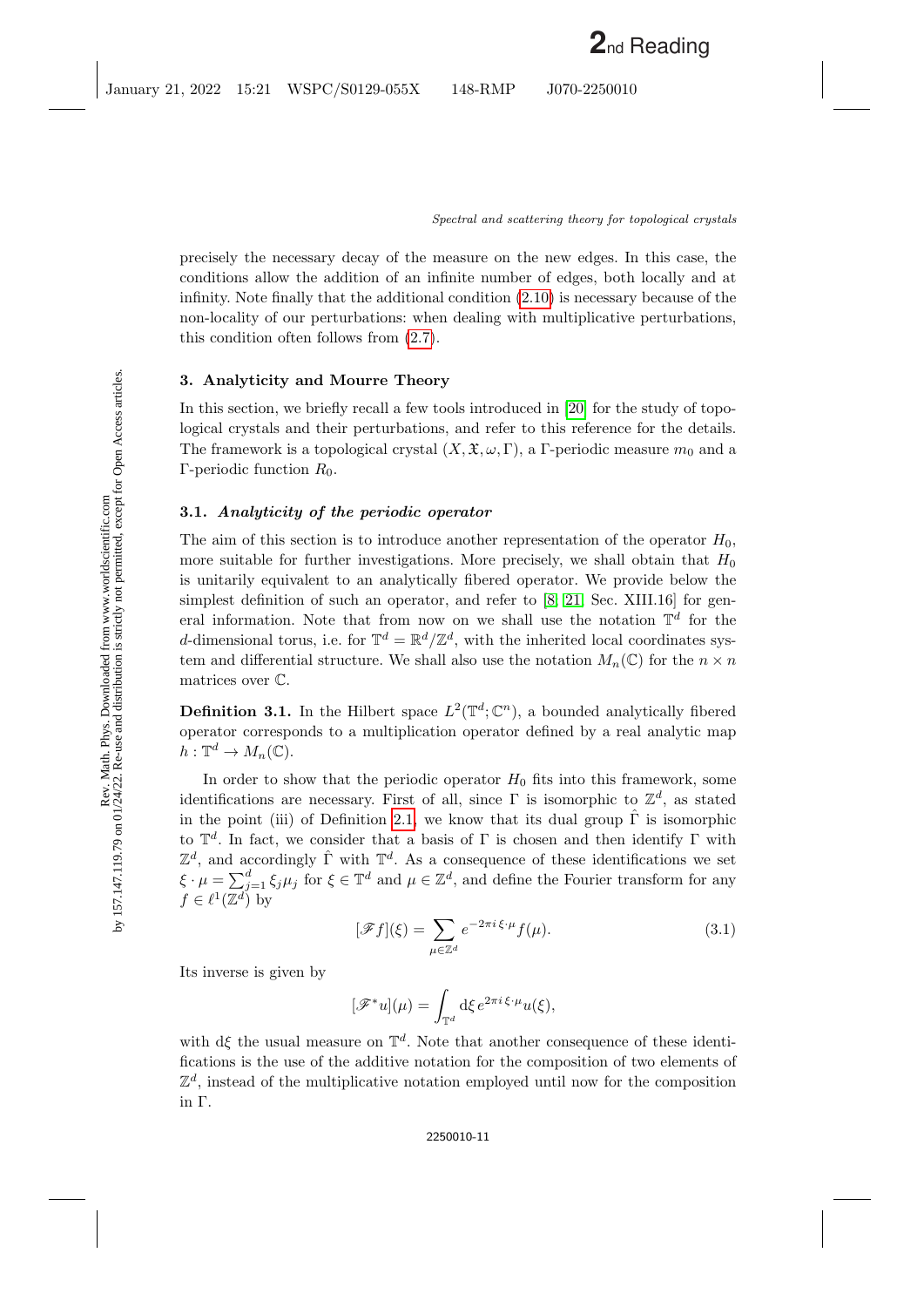The second necessary identification is between  $\ell^2(\mathfrak{X})$  and  $\mathbb{C}^n$ . Observe first that because of the periodicity of the measure  $m_0$ , this measure is also well defined on  $\mathfrak X$  by the relation  $m_0(\mathfrak x) := m_0(\hat{\mathfrak x})$  and  $m_0(\mathfrak e) := m_0(\hat{\mathfrak e})$ . For simplicity, we keep the same notation for this measure on  $\mathfrak{X}$ . Then, since  $V(\mathfrak{X}) = {\mathfrak{x}_1, \ldots, \mathfrak{x}_n}$ , the vector space  $\ell^2(\mathfrak{X}) \equiv \ell^2(\mathfrak{X}, m_0)$  is of dimension n. However, since the scalar product in  $\ell^2(\mathfrak{X})$  is defined with the measure  $m_0$  while  $\mathbb{C}^n$  is endowed with the standard scalar product, one unitary transformation has to be defined. More precisely, one sets  $\mathscr{I}: \ell^2(\mathfrak{X}) \to \mathbb{C}^n$  acting on any  $\varphi \in \ell^2(\mathfrak{X})$  as

<span id="page-11-1"></span>
$$
\mathscr{I}\varphi := \big(m_0(\mathfrak{x}_1)^{\frac{1}{2}}\varphi(\mathfrak{x}_1), m_0(\mathfrak{x}_2)^{\frac{1}{2}}\varphi(\mathfrak{x}_2), \dots, m_0(\mathfrak{x}_n)^{\frac{1}{2}}\varphi(\mathfrak{x}_n)\big).
$$
(3.2)

This map defines clearly a unitary transformation between  $\ell^2(\mathfrak{X})$  and  $\mathbb{C}^n$ .

Let us now consider the Hilbert spaces  $\ell^2(X, m_0)$  and  $L^2(\mathbb{T}^d; \ell^2(\mathfrak{X}))$ . We define the map  $\mathscr{U}: C_c(X) \to L^2(\mathbb{T}^d; \ell^2(\mathfrak{X}))$  for  $f \in C_c(X)$ ,  $\xi \in \mathbb{T}^d$ , and  $\mathfrak{x} \in V(\mathfrak{X})$  by

<span id="page-11-2"></span>
$$
[\mathscr{U}f](\xi,\mathfrak{x}) := \sum_{\mu \in \Gamma} e^{-2\pi i \xi \cdot \mu} f(\mu \hat{\mathfrak{x}}). \tag{3.3}
$$

Clearly, the map  $\mathscr U$  corresponds the composition of two maps: the identification of  $\ell^2(X, m_0)$  with  $\ell^2(\mathbb{Z}^d; \ell^2(\mathfrak{X}))$  and the Fourier transform introduced in [\(3.1\)](#page-10-1). As a consequence,  $\mathscr U$  extends to a unitary map from  $\ell^2(X, m_0)$  to  $L^2(\mathbb T^d; \ell^2(\mathfrak X))$ , and we shall keep the same notation for this continuous extension. The formula for its adjoint is then given on any  $u \in L^1(\mathbb{T}^d; \ell^2(\mathfrak{X}))$  by

$$
[\mathscr{U}^*u](x) = \int_{\mathbb{T}^d} d\xi \, e^{2\pi i \xi \cdot \lfloor x \rfloor} u(\xi, \check{x}).
$$

Finally, the composed map  $\mathscr{I}\mathscr{U}$  provides a unitary map between  $\ell^2(X, m_0)$  and  $L^2(\mathbb{T}^d; \mathbb{C}^n)$ .

We can now state the main result of this section, and refer to [\[20,](#page-25-1) Proposition 4.7] for its proof. Note that we use the common notation  $\delta_{i\ell}$  for the Kronecker delta function, and that the index map  $\eta$  has been introduced in Sec. [2.2.](#page-5-2)

<span id="page-11-0"></span>**Proposition 3.2.** Let  $(X, \mathfrak{X}, \omega, \Gamma)$  be a topological crystal and let  $m_0$  be a  $\Gamma$ -periodic measure on X. Let  $R_0$  be a real Γ-periodic function defined on  $V(X)$ . Then the periodic Schrödinger operator  $H_0 := -\Delta(X, m_0) + R_0$  is unitarily equivalent to a bounded analytically fibered operator in  $L^2(\mathbb{T}^d; \mathbb{C}^n)$ , namely  $\mathscr{I}\mathscr{U}H_0\mathscr{U}^*\mathscr{I}^*$  is equal to the operator defined by the function  $h_0: \mathbb{T}^d \to M_n(\mathbb{C})$  with

$$
h_0(\xi)_{j\ell}:=-\sum_{{\mathfrak{e}}=(\mathfrak{x}_j,\mathfrak{x}_\ell)}\frac{m_0({\mathfrak{e}})}{m_0(\mathfrak{x}_j)^{\frac{1}{2}}m_0(\mathfrak{x}_\ell)^{\frac{1}{2}}}e^{2\pi i\,\xi\cdot\eta({\mathfrak{e}})}+\big(\deg_{m_0}(\mathfrak{x}_j)+R_0(\mathfrak{x}_j)\big)\delta_j\ell
$$

for any  $\xi \in \mathbb{T}^d$  and  $j, \ell \in \{1, \ldots, n\}.$ 

#### <span id="page-11-3"></span>3.2. Mourre theory

In this section, we first recall some definitions related to Mourre theory, such as some regularity conditions as well as the meaning of a Mourre estimate. This version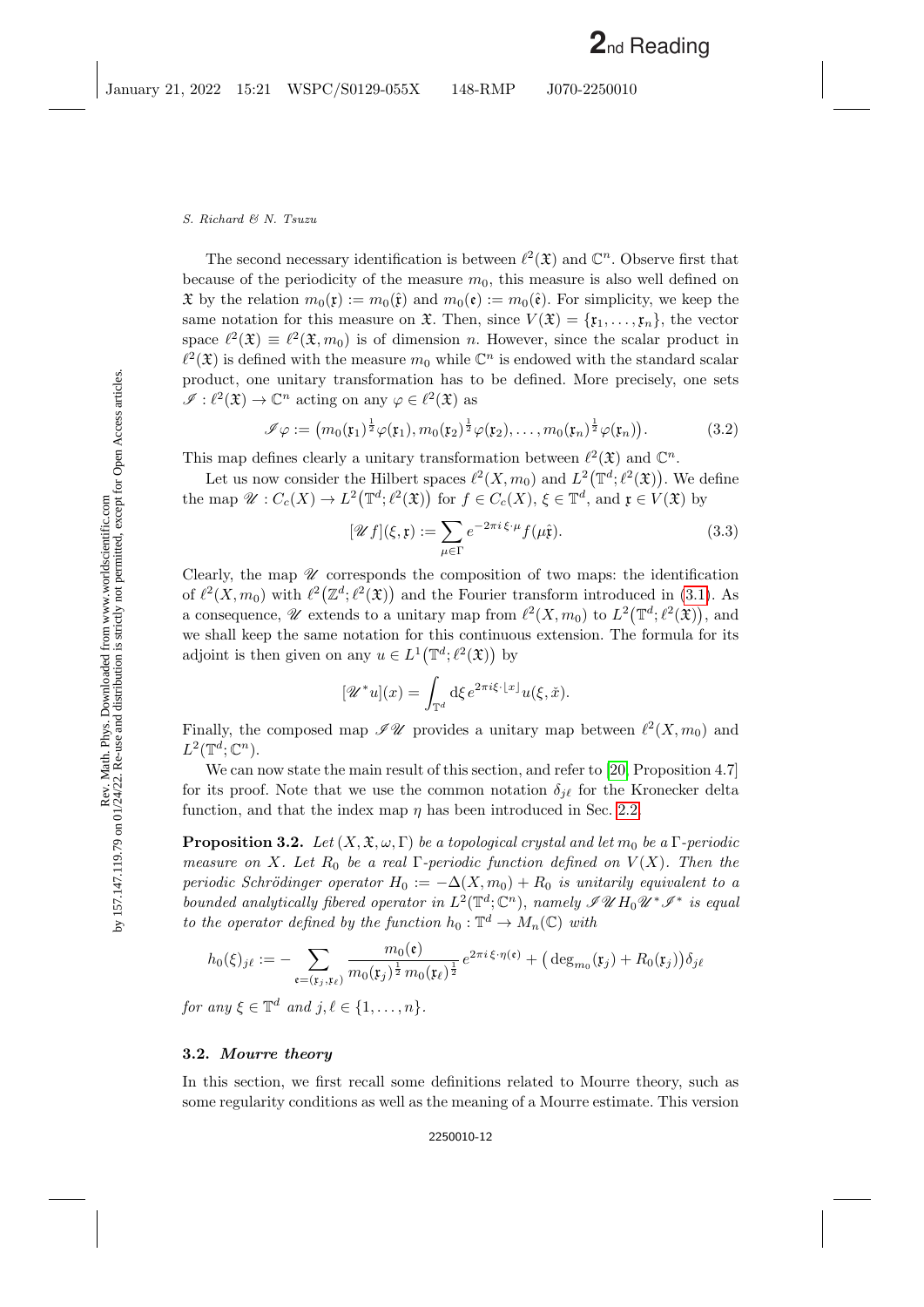of Mourre theory is suitable for bounded operators, a more general version and more information are provided in [\[1,](#page-24-3) Chap. 7].

Let us consider a Hilbert space H with scalar product  $\langle \cdot, \cdot \rangle$  and norm  $\|\cdot\|$ . Let also  $S$  and  $A$  be two self-adjoint operators in  $H$ . The operator  $S$  is assumed to be bounded, and we write  $\mathcal{D}(A)$  for the domain of A. The spectrum of S is denoted by  $\sigma(S)$  and its spectral measure by  $E^{S}(\cdot)$ . For shortness, we also use the notation  $E^{S}(\lambda;\varepsilon) := E^{S}((\lambda-\varepsilon,\lambda+\varepsilon))$  for all  $\lambda \in \mathbb{R}$  and  $\varepsilon > 0$ .

The operator S belongs to  $C^1(A)$  if the map

<span id="page-12-0"></span>
$$
\mathbb{R} \ni t \mapsto e^{-itA} S e^{itA} \in \mathcal{B}(\mathcal{H}) \tag{3.4}
$$

is strongly of class  $C^1$  in H. Equivalently,  $S \in C^1(A)$  if the quadratic form

$$
\mathcal{D}(A) \ni \varphi \mapsto \langle iA\varphi, S\varphi \rangle - \langle iS\varphi, A\varphi \rangle \in \mathbb{C}
$$

is continuous in the topology of  $H$ . In such a case, this form extends uniquely to a continuous form on  $H$ , and the corresponding bounded self-adjoint operator is denoted by  $[iS, A]$ . This  $C^1(A)$ -regularity of S with respect to A is the basic ingredient for any investigation in Mourre theory.

Let us also define some stronger regularity conditions. First of all,  $S \in C^2(A)$  if the map [\(3.4\)](#page-12-0) is strongly of class  $C^2$  in H. A weaker condition can be expressed as follows:  $S \in C^{1,1}(A)$  if

$$
\int_0^1 \frac{\mathrm{d}t}{t^2} \left\| e^{-itA} S e^{itA} + e^{itA} S e^{-itA} - 2S \right\| < \infty.
$$

Then, the following inclusions hold:  $C^2(A) \subset C^{1,1}(A) \subset C^1(A)$ .

For any  $S \in C^1(A)$ , let us now introduce two subsets of R which will play a central role. The first one is called the Mourre set of S with respect to A, and for the definition of the second one we denote by  $\mathcal{K}(\mathcal{H})$  the set of compact operators on  $H$ . Namely, one sets

$$
\mu^{A}(S) := \left\{ \lambda \in \mathbb{R} \, | \, \exists \, \varepsilon > 0, \ a > 0 \text{ s.t. } E^{S}(\lambda; \varepsilon) [iS, A] E^{S}(\lambda; \varepsilon) \ge a E^{S}(\lambda; \varepsilon) \right\}
$$

as well as the larger subset of R defined by

$$
\tilde{\mu}^A(S) := \left\{ \lambda \in \mathbb{R} \, | \, \exists \, \varepsilon > 0, a > 0, K \in \mathcal{K}(\mathcal{H}) \text{ s.t.} \right\}
$$
\n
$$
E^S(\lambda; \varepsilon)[iS, A]E^S(\lambda; \varepsilon) \ge aE^S(\lambda; \varepsilon) + K \right\}.
$$

Let us still mention how a perturbative scheme can be developed. Consider a perturbation  $K \in \mathcal{K}(\mathcal{H})$  and assume that K is self-adjoint and belongs to  $C^1(A)$ . Even if  $\mu^{A}(S)$  is known, it is usually quite difficult to compute the corresponding set  $\mu^{A}(S + K)$  for the self-adjoint operator  $S + K$ . However, the set  $\tilde{\mu}^{A}(S)$  is much more stable since  $\tilde{\mu}^A(S) = \tilde{\mu}^A(S+K)$ , as a direct consequence of [\[1,](#page-24-3) Theorem 7.2.9]. Based on this observation, the following adaptation of [\[1,](#page-24-3) Theorem 7.4.2] can be stated in our context.

<span id="page-12-1"></span>**Theorem 3.3.** Let S be a self-adjoint element of  $\mathcal{B}(\mathcal{H})$  and assume that  $S \in$  $C^{1,1}(A)$ . Let  $K \in \mathcal{K}(\mathcal{H})$  and assume that K is self-adjoint and belongs to  $C^{1,1}(A)$ .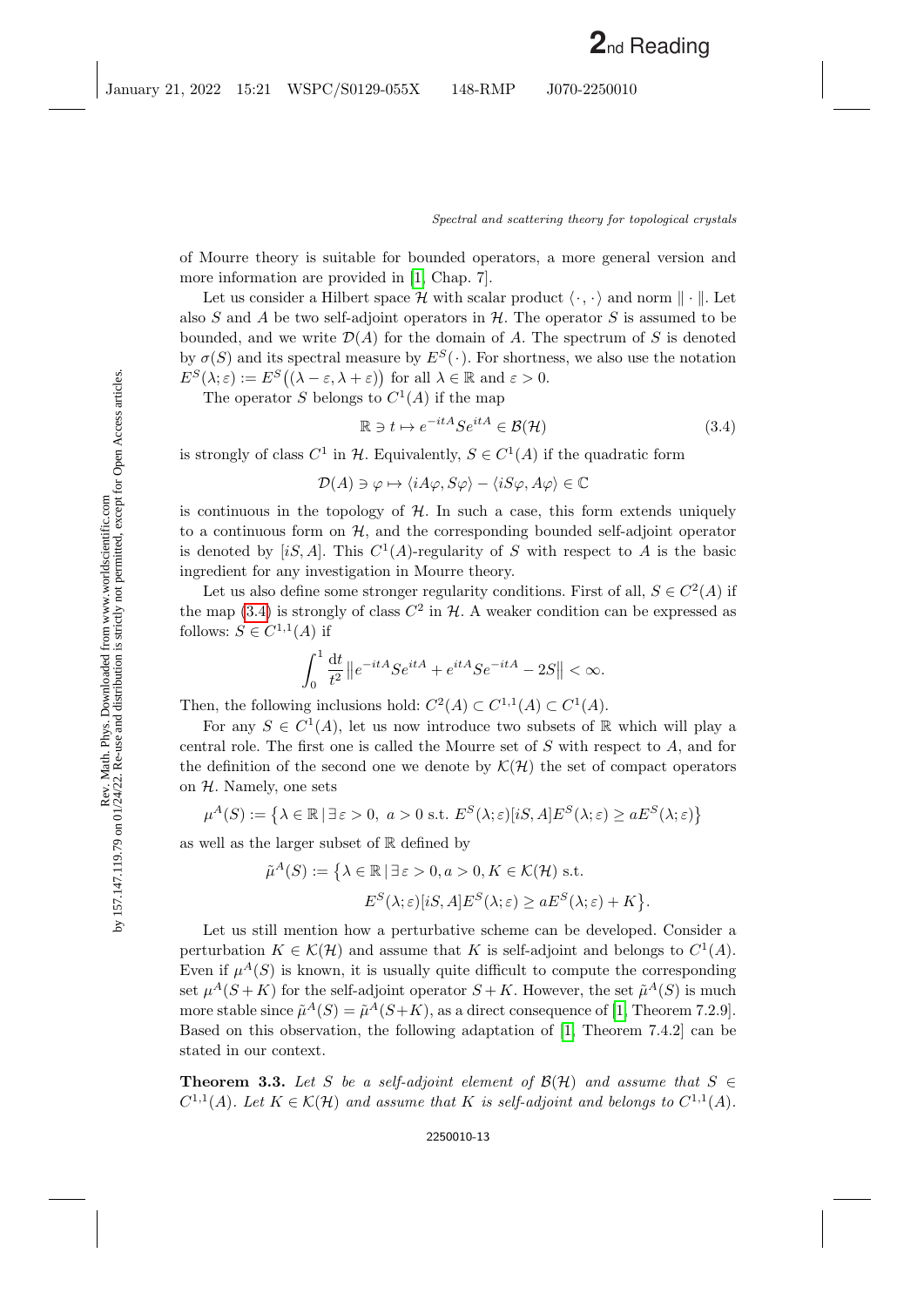Then, for any closed interval  $I \subset \tilde{\mu}^A(S)$  the operator  $S + K$  has at most a finite number of eigenvalues in I, and no singular continuous spectrum in I.

In order to use the above framework and results, a conjugate operator for  $H_0$ has to be exhibited. The construction of this operator is rather long and has been provided with details in [\[20\]](#page-25-1). For that reason, we shall not recall it here, but exhibit some important properties which will be used subsequently. In particular, let us just mention that its construction does not take place in the initial Hilbert space, but in the space  $L^2(\mathbb{T}^d; \mathbb{C}^n)$  and for the self-adjoint and bounded analytically fibered operator  $h_0$  introduced in Proposition [3.2.](#page-11-0) It heavily relies on real analyticity theory and on a classical result on stratifications of Hironaka. More precisely, the so-called Bloch variety

$$
\Sigma := \left\{ (\lambda, \xi) \in \mathbb{R} \times \mathbb{T}^d \, | \, \lambda \in \sigma(h_0(\xi)) \right\}
$$

together with its decomposition in a family of semi-analytic sets play a central role in the construction. In particular, they define a discrete set  $\tau \subset \mathbb{R}$  of thresholds on which the spectral analysis of  $h_0$  cannot be carried out. By using the local property of the Bloch variety, and by following the seminal ideas presented in [\[8\]](#page-25-21), a conjugate operator for  $h_0$  is constructed in [\[20,](#page-25-1) Sec. 5] and the main result of that section reads.

<span id="page-13-1"></span>**Theorem 3.4** ([\[20,](#page-25-1) Theorem 5.7]). Let  $h_0$  be the multiplication operator in  $L^2(\mathbb{T}^d; \mathbb{C}^n)$  defined by the real analytic function  $\mathbb{T}^d \to M_n(\mathbb{C})$  introduced in Propo-sition [3.2](#page-11-0). Let  $\tau$  be the set of thresholds mentioned above and let I be any closed interval in  $\mathbb{R}\setminus\tau$ . Then, there exists a self-adjoint operator  $A_I$  satisfying the following two properties:

- (i) the operator  $h_0$  belongs to  $C^2(A_I)$ ,
- (ii) there exists a constant  $a_I > 0$  such that

<span id="page-13-0"></span>
$$
E^{h_0}(I) [ih_0, A_I] E^{h_0}(I) \ge a_I E^{h_0}(I). \tag{3.5}
$$

Let us conclude this section with a few remarks borrowed from [\[20\]](#page-25-1). First of all, as a consequence of [\(3.5\)](#page-13-0), it follows that for any closed interval  $I \equiv [a, b] \subset \mathbb{R} \setminus \tau$ , one has

<span id="page-13-2"></span>
$$
(a,b) \subset \mu^{A_I}(h_0) \subset \tilde{\mu}^{A_I}(h_0). \tag{3.6}
$$

Second, the operator  $A_I$  is essentially self-adjoint on  $C^{\infty}(\mathbb{T}^d; \mathbb{C}^n)$ . Now, let us set  $\Delta_{\mathbb{T}^d}$  for the Laplace operator on  $L^2(\mathbb{T}^d)$ , and define  $\Lambda := (\mathbb{I} - \Delta_{\mathbb{T}^d})^{\frac{1}{2}} \otimes \mathbb{I}_n$  which is a self-adjoint operator in  $L^2(\mathbb{T}^d;\mathbb{C}^n)$ . This operator satisfies  $\mathcal{D}(\Lambda) = \mathcal{H}^1(\mathbb{T}^d;\mathbb{C}^n)$ , where  $\mathcal{H}^1(\mathbb{T}^d; \mathbb{C}^n)$  is the 1st Sobolev space on  $\mathbb{T}^d$  with values in  $\mathbb{C}^n$ , and the inclusion  $\mathcal{D}(\Lambda) \subset \mathcal{D}(A_I)$  holds. In addition, the closure of the operator  $\Lambda^{-2} A_I^2$ , defined on the domain  $\mathcal{D}(A_I^2)$ , corresponds to a bounded operator in  $L^2(\mathbb{T}^d; \mathbb{C}^n)$ . This information will be used later for an application of the abstract result for short-range type perturbations presented in [\[1,](#page-24-3) Theorem 7.5.8].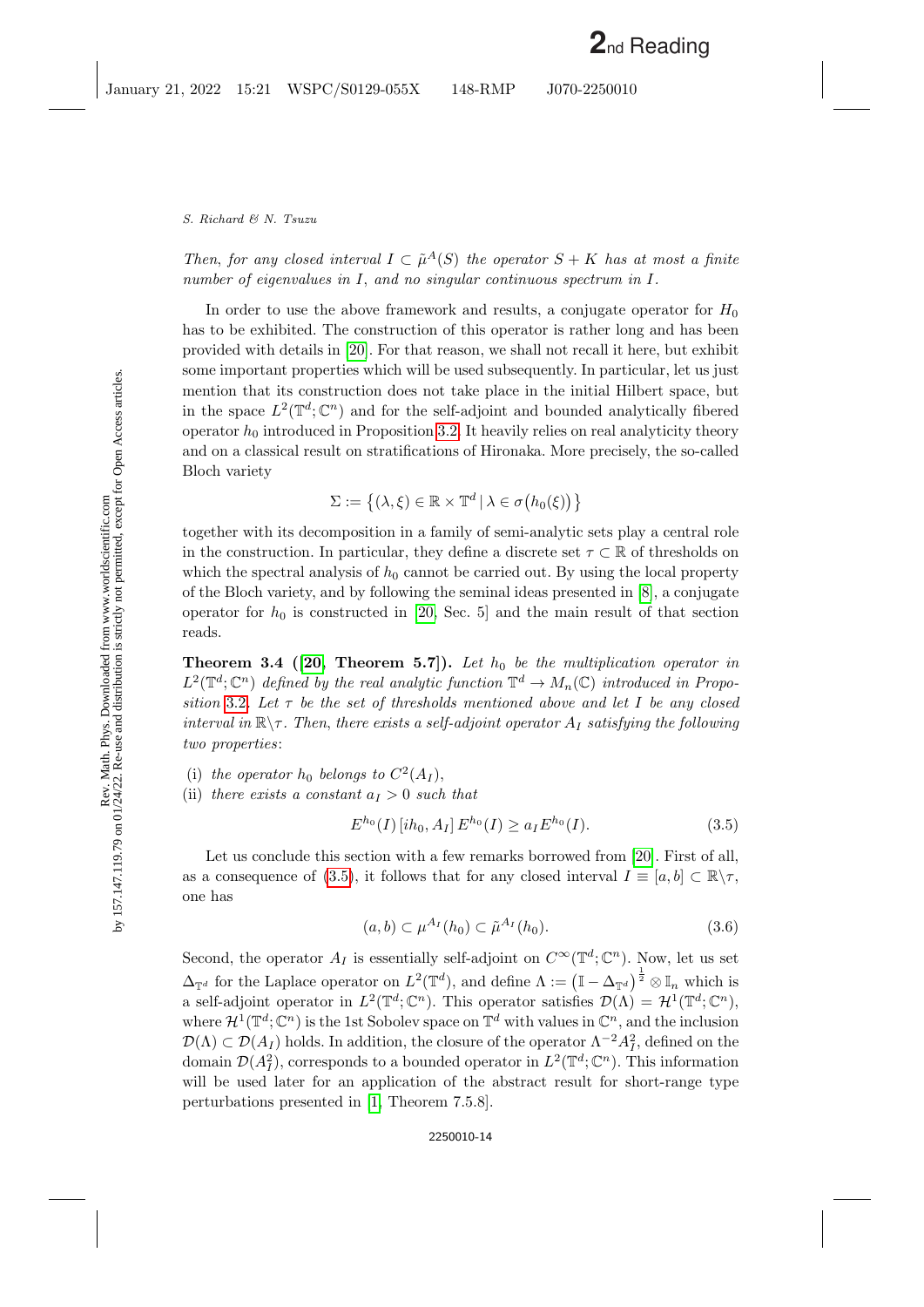## <span id="page-14-0"></span>4. Proof of the Main Result

In this section, we provide the proof of the main result. At a technical level, our work consists in considering the difference between the operator  $H$  introduced in  $(2.2)$ and the periodic operator  $H_0$  introduced in [\(2.3\)](#page-7-0), and to show that this difference belongs to  $C^{1,1}(A_I)$ . An application of Mourre theory will then lead to the results.

The first result is obtained by a simple computation, using the unitary transformations  $\mathscr{J}, \mathscr{I},$  and  $\mathscr{U}$  introduced, respectively, in [\(2.5\)](#page-8-0), [\(3.2\)](#page-11-1), and [\(3.3\)](#page-11-2). For its statement, let us define the following convenient map:

$$
i: V(X) \to \{1,\ldots,n\}, \quad x_{i(x)} := \check{x},
$$

which associates to any  $x \in V(X)$  the index of the representative  $x_j \in V(X)$  which belongs to the same orbit under the action of the group  $\mathbb{Z}^d$ . Note that we shall also use the natural identification of  $\mathscr{F}$  with  $\mathscr{F} \otimes \mathbb{I}_n$  whenever necessary.

<span id="page-14-3"></span>Lemma 4.1. In the framework considered above, the following equality holds in  $L^2(\mathbb{T}^d; \mathbb{C}^n)$ :

<span id="page-14-4"></span>
$$
\mathcal{J}\mathcal{U}\left(\Delta(X,m_0)-\mathcal{J}^*\Delta(X,m)\mathcal{J}\right)\mathcal{U}^*\mathcal{J}^*=\mathfrak{O}(\mathfrak{b})+\mathcal{F}L_-\mathcal{F}^*-\mathcal{F}L_+\mathcal{F}^*,\tag{4.1}
$$

where  $\mathfrak{Op}(b)$  is the toroidal pseudodifferential operator with symbol b defined in [\[20,](#page-25-1) Proposition 6.6] and with  $m(e) := m_0(e)$  for any  $e \in F_-,$  and  $L_{\pm}$  are given on  $\varphi \in C_c(\mathbb{Z}^d; \mathbb{C}^n)$  and  $\mu \in \mathbb{Z}^d$  by

<span id="page-14-1"></span>
$$
[L_{-}\varphi]_j(\mu) := \sum_{e \in A(F_{-})_{\mu x_j}} \frac{m_0(e)}{m(\mu x_j)^{1/2} m(t(e))^{1/2}} \varphi_{\iota(t(e))}(\lfloor t(e) \rfloor)
$$

$$
- \sum_{e \in A(F_{-})_{\mu x_j}} \frac{m_0(e)}{m(\mu x_j)} \varphi_j(\mu)
$$
(4.2)

and

<span id="page-14-2"></span>
$$
[L_{+}\varphi]_{j}(\mu) := \sum_{e \in A(F_{+})_{\mu x_{j}}} \frac{m(e)}{m(\mu x_{j})^{1/2} m(t(e))^{1/2}} \varphi_{\iota(t(e))}([t(e)])
$$

$$
- \sum_{e \in A(F_{+})_{\mu x_{j}}} \frac{m(e)}{m(\mu x_{j})} \varphi_{j}(\mu).
$$
(4.3)

In the previous statement, the term  $\mathfrak{Op}(b)$  has been thoroughly studied in [\[20\]](#page-25-1), we shall not reproduce its analysis here. On the other hand, we shall concentrate on the terms  $L_{+}$ . The summations in  $L_{-}$  contain only a finite number of contributions, and this term can be easily treated separately. Alternatively, since the two expressions [\(4.2\)](#page-14-1) and [\(4.3\)](#page-14-2) are formally the same, the study of  $L_-\$ can be mimicked from the analysis of  $L_{+}$  provided below, once it is observed that the conditions of the next proposition are always satisfied for the finite set  $F_-\$ .

For the next statement, recall that the partial degree function  $\deg_{F_+}$  has been introduced in [\(2.4\)](#page-8-1).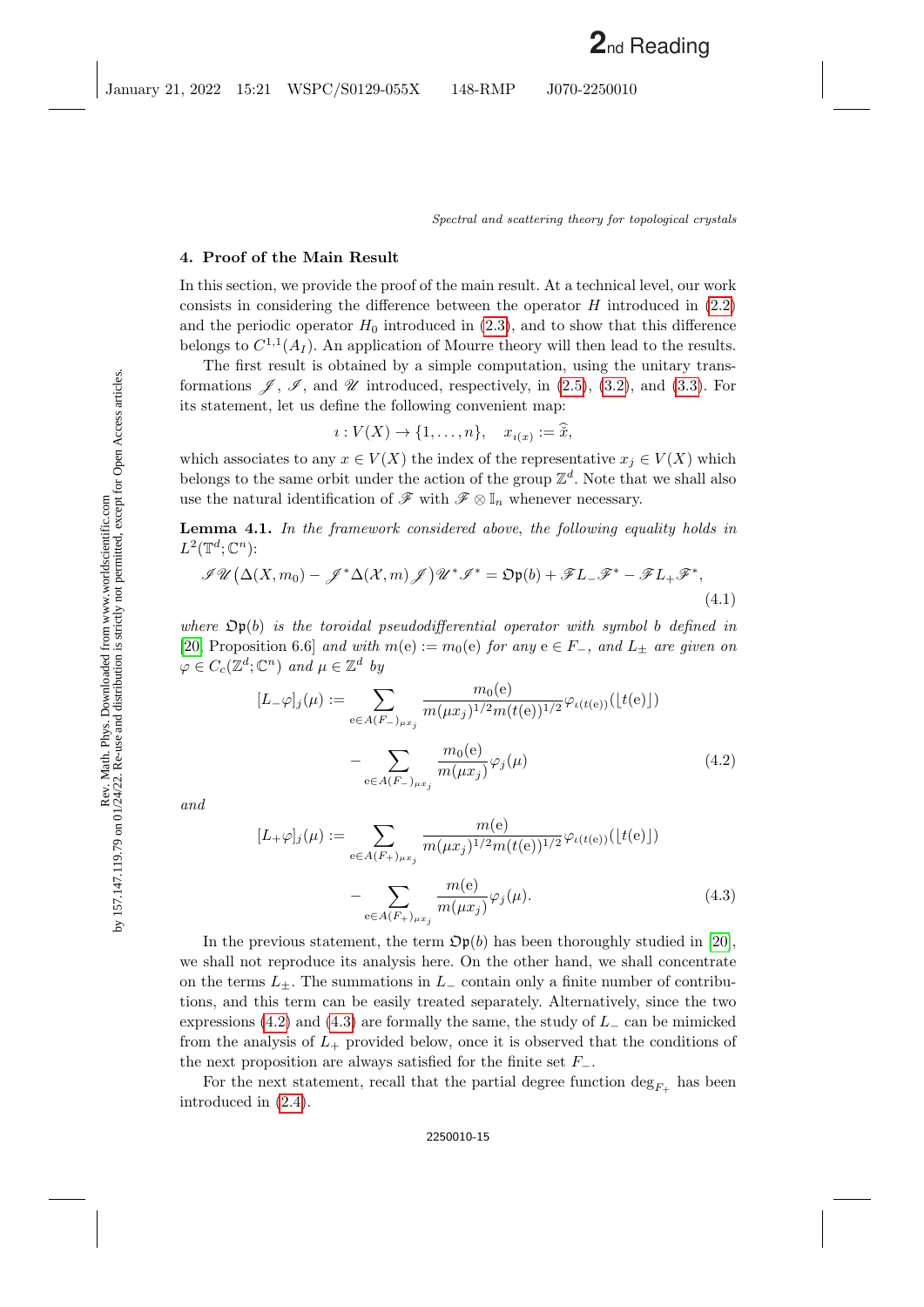<span id="page-15-3"></span>Proposition 4.2. Assume that the measure m satisfies

<span id="page-15-2"></span>
$$
\int_{1}^{\infty} d\lambda \sup_{\lambda < ||x|| < 2\lambda} \deg_{F_+}(x) < \infty,
$$
\n(4.4)

$$
\int_{1}^{\infty} d\lambda \sup_{x \in V(\mathcal{X})} \sqrt{\sum_{\substack{e \in A(F_+)_x \\ \lambda \le ||t(e)|| \le 2\lambda}} \frac{m(e)}{m(o(e))}} < \infty.
$$
 (4.5)

Then the term  $\mathscr{F}L_+\mathscr{F}^*$  belongs to  $C^{1,1}(A_I)$ .

 $\overline{2}$ 

Proof. This proof consists in an application of an abstract result presented in [\[1,](#page-24-3) Theorem 7.5.8]. We shall thus check the assumptions of this theorem with  $\mathscr{G}$  =  $\mathscr{H} = L^2(\mathbb{T}^d; \mathbb{C}^n)$  and  $\Lambda := (\mathbb{I} - \Delta_{\mathbb{T}^d})^{\frac{1}{2}} \otimes \mathbb{I}_n$ . Thanks to the information at the end of Sec. [3.2,](#page-11-3) it suffices to show that there exists  $\theta \in C_c^{\infty}((0,\infty))$  not identically zero such that

<span id="page-15-1"></span>
$$
\int_{1}^{\infty} d\lambda \left\| \theta \left( \frac{\Lambda}{\lambda} \right) \mathscr{F}L_{+} \mathscr{F}^* \right\|_{\mathcal{B}(L^{2}(\mathbb{T}^d; \mathbb{C}^n))} < \infty.
$$
 (4.6)

,

From now we consider  $\theta \in C_c^{\infty}((0,\infty);[0,1])$  with support contained in  $(\sqrt{2},2)$ . Then one has

$$
\left\|\theta\left(\frac{\Lambda}{\lambda}\right)\mathscr{F}L_+\mathscr{F}^*\right\|_{\mathcal{B}(L^2(\mathbb{T}^d;\mathbb{C}^n))}=\left\|\theta\left(\frac{\langle N\rangle}{\lambda}\right)L_+\right\|_{\mathcal{B}(\ell^2(\mathbb{Z}^d;\mathbb{C}^n))}
$$

where  $\langle N \rangle$  denotes the multiplication operator by the function  $\mu \mapsto (1 + |\mu|^2)^{\frac{1}{2}}$  in  $\ell^2(\mathbb{Z}^d; \mathbb{C}^n)$ . For  $\varphi = (\varphi_1, \ldots, \varphi_n)$  with each  $\varphi_j \in C_c(\mathbb{Z}^d)$ , one has

<span id="page-15-0"></span>
$$
\begin{split}\n&\left\|\theta\left(\frac{\langle N\rangle}{\lambda}\right)L_{+}\varphi\right\|_{\ell^{2}(\mathbb{Z}^{d};\mathbb{C}^{n})}^{2} \\
&= \sum_{\mu\in\mathbb{Z}^{d}}\sum_{j=1}^{n}\left|\theta\left(\frac{\langle\mu\rangle}{\lambda}\right)\sum_{e\in A(F_{+})_{\mu x_{j}}}\left(\frac{m(e)}{m(\mu x_{j})^{1/2}m(t(e))^{1/2}}\varphi_{\iota(t(e))}(\lfloor t(e)\rfloor) - \frac{m(e)}{m(\mu x_{j})}\varphi_{j}(\mu)\right)\right|^{2} \\
&\leq 2\sum_{\mu\in\mathbb{Z}^{d}}\sum_{j=1}^{n}\theta\left(\frac{\langle\mu\rangle}{\lambda}\right)^{2}\left(\left|\sum_{e\in A(F_{+})_{\mu x_{j}}}\frac{m(e)}{m(\mu x_{j})^{1/2}m(t(e))^{1/2}}\varphi_{\iota(t(e))}(\lfloor t(e)\rfloor)\right|^{2} + \left|\sum_{e\in A(F_{+})_{\mu x_{j}}}\frac{m(e)}{m(\mu x_{j})}\varphi_{j}(\mu)\right|^{2}\right). \n\end{split} \tag{4.7}
$$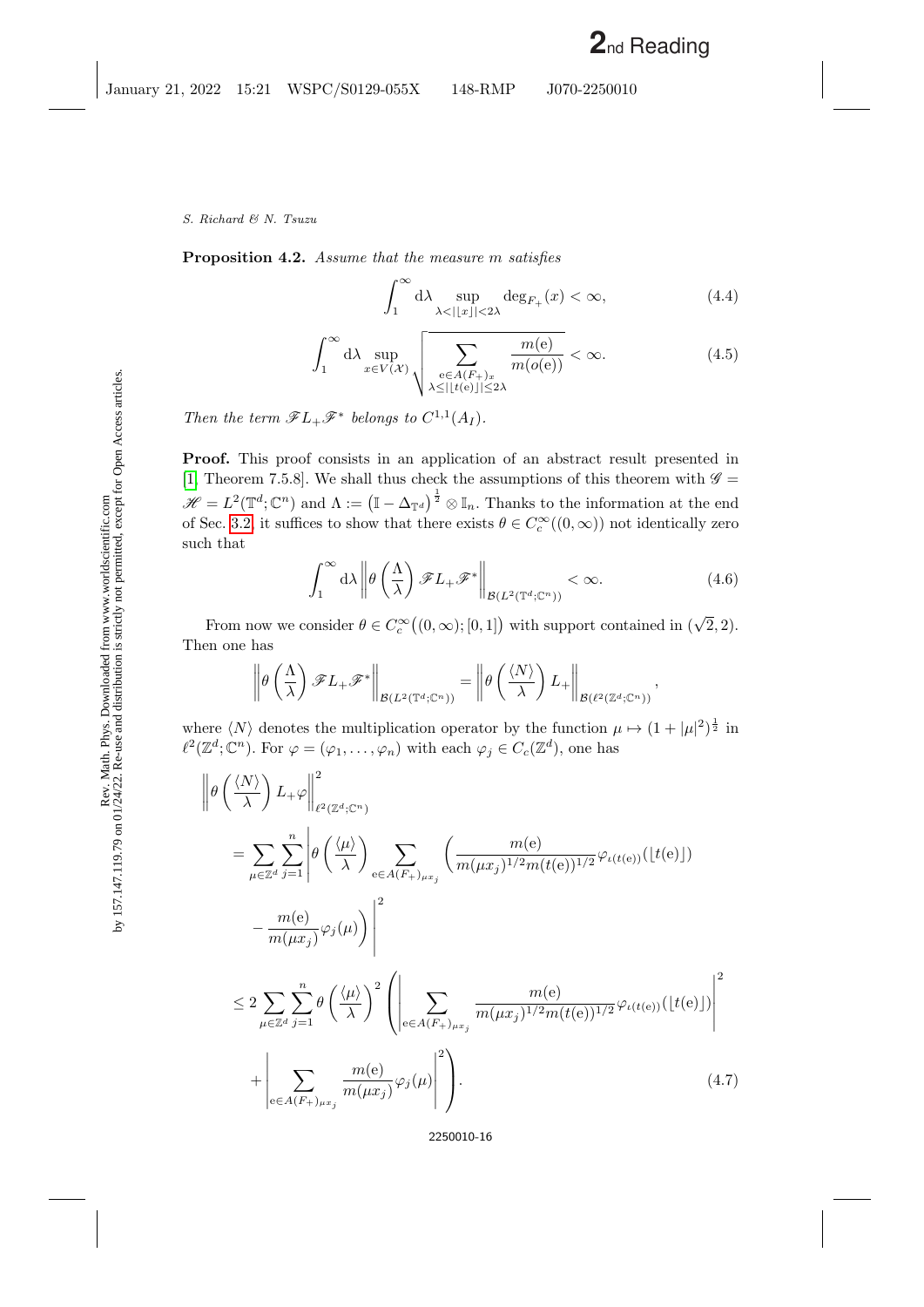Using Fubini's theorem and considering opposite arrows  $\bar{e}$  instead of e, the first term can be estimated as follows:

$$
\sum_{\mu \in \mathbb{Z}^d} \sum_{j=1}^n \left| \theta \left( \frac{\langle \mu \rangle}{\lambda} \right) \sum_{e \in A(F_+)_{\mu x_j}} \frac{m(e)}{m(\mu x_j)^{1/2} m(t(e))^{1/2}} \varphi_{\iota(t(e))}(\lfloor t(e) \rfloor) \right|^2
$$
\n
$$
\leq \sum_{\mu \in \mathbb{Z}^d} \sum_{j=1}^n \theta \left( \frac{\langle \mu \rangle}{\lambda} \right)^2 \left( \sum_{e \in A(F_+)_{\mu x_j}} \frac{m(e)}{m(\mu x_j)} \right)
$$
\n
$$
\times \left( \sum_{e \in A(F_+)_{\mu x_j}} \frac{m(e)}{m(t(e))} |\varphi_{\iota(t(e))}(\lfloor t(e) \rfloor)|^2 \right)
$$
\n
$$
\leq C \sum_{\mu \in \mathbb{Z}^d} \sum_{j=1}^n \theta \left( \frac{\langle \mu \rangle}{\lambda} \right)^2 \sum_{e \in A(F_+)_{\mu x_j}} \frac{m(e)}{m(t(e))} |\varphi_{\iota(t(e))}(\lfloor t(e) \rfloor)|^2
$$
\n
$$
= C \sum_{e \in A(F_+)} \theta \left( \frac{\langle |\iota(e)| \rangle}{\lambda} \right)^2 \frac{m(e)}{m(t(e))} |\varphi_{\iota(t(e))}(\lfloor t(e) \rfloor)|^2
$$
\n
$$
= C \sum_{e \in A(F_+)} \theta \left( \frac{\langle |\iota(e)| \rangle}{\lambda} \right)^2 \frac{m(e)}{m(o(e))} |\varphi_{\iota(o(e))}(\lfloor o(e) \rfloor)|^2
$$
\n
$$
= C \sum_{\mu \in \mathbb{Z}^d} \sum_{j=1}^n \sum_{e \in A(F_+)_{\mu x_j}} \theta \left( \frac{\langle |\iota(e)| \rangle}{\lambda} \right)^2 \frac{m(e)}{m(\mu x_j)} |\varphi_j(\mu)|^2
$$
\n
$$
\leq C \sum_{\mu \in \mathbb{Z}^d} \sum_{j=1}^n \sum_{e \in A(F_+)_{\mu x_j}} \frac{m(e)}{m(\mu x_j)} |\varphi_j(\mu)|^2,
$$

where C is a bound for the function  $\deg_m$ . Thus, if we define  $\vartheta_1 : \mathbb{Z}^d \times [1, \infty) \to$  $M_n(\mathbb{C})$  by

$$
\vartheta_1(\mu,\lambda)_{jj} := \sqrt{\sum_{\substack{\mathbf{e} \in A(F_+)_{\mu x_j} \\ 2\lambda^2 - 1 \leq |\lfloor t(\mathbf{e}) \rfloor|^2 \leq 4\lambda^2 - 1}} \frac{m(\mathbf{e})}{m(\mu x_j)}
$$

and  $\vartheta_1(\mu, \lambda)_{j\ell} = 0$  if  $j \neq \ell$ , then we obtain

$$
\sum_{\mu \in \mathbb{Z}^d} \sum_{j=1}^n \sum_{\substack{e \in A(F_+)_{\mu x_j} \\ 2\lambda^2 - 1 \leq ||t(e)||^2 \leq 4\lambda^2 - 1}} \frac{m(e)}{m(\mu x_j)} |\varphi_j(\mu)|^2 = ||\vartheta_1(N, \lambda)\varphi||^2_{\ell^2(\mathbb{Z}^d; \mathbb{C}^n)}
$$
  

$$
\leq ||\vartheta_1(N, \lambda)||^2_{\mathcal{B}(\ell^2(\mathbb{Z}^d; \mathbb{C}^n))} ||\varphi||^2_{\ell^2(\mathbb{Z}^d; \mathbb{C}^n)}.
$$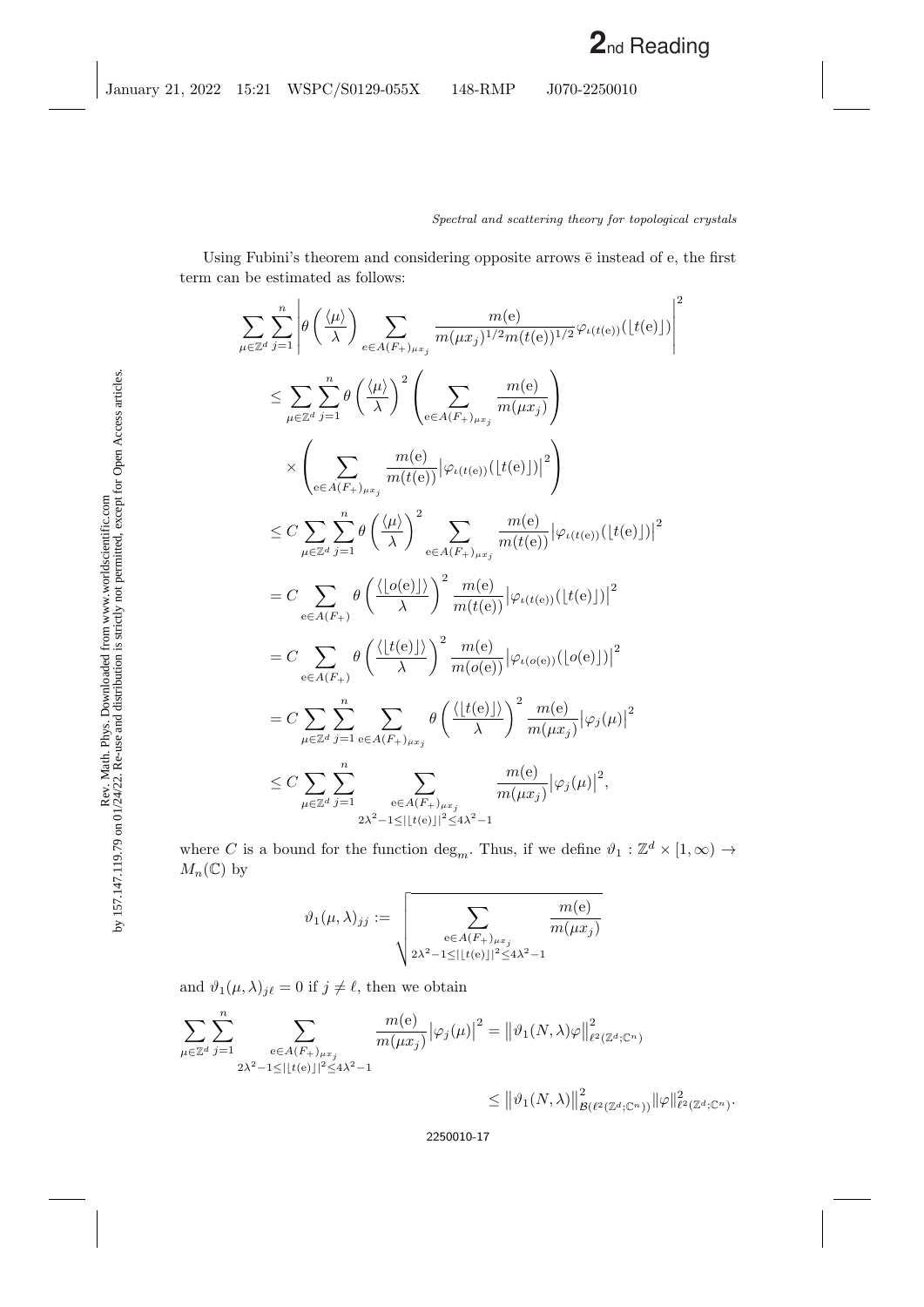Here, the notation  $\vartheta_1(N,\lambda)$  means simply the multiplication operator by the function  $\mu \mapsto \vartheta_1(\mu, \lambda)$ . Since  $\lambda^2 \le 2\lambda^2 - 1$  for any  $\lambda \ge 1$ , and since  $4\lambda^2 - 1 < 4\lambda^2$ , we finally observe that

<span id="page-17-0"></span>
$$
\|\vartheta_1(N,\lambda)\|_{\mathcal{B}(\ell^2(\mathbb{Z}^d;\mathbb{C}^n))} = \sup_{\mu \in \mathbb{Z}^d} \max_{1 \le j \le n} \vartheta_1(\mu,\lambda)_{jj}
$$
  
\n
$$
= \sup_{\mu \in \mathbb{Z}^d} \max_{1 \le j \le n} \sqrt{\sum_{e \in A(F_+)_{\mu x_j}} \frac{m(e)}{m(\mu x_j)}}
$$
  
\n
$$
\le \sup_{\mu \in \mathbb{Z}^d} \max_{1 \le j \le n} \sqrt{\sum_{e \in A(F_+)_{\mu x_j}} \frac{m(e)}{m(\mu x_j)}}
$$
  
\n
$$
= \sup_{x \in V(\mathcal{X})} \sqrt{\sum_{e \in A(F_+)_{x}} \frac{m(e)}{m(\mu x_j)}}
$$
  
\n
$$
= \sup_{x \in V(\mathcal{X})} \sqrt{\sum_{e \in A(F_+)_{x}} \frac{m(e)}{m(o(e))}}.
$$
 (4.8)

For the second term in [\(4.7\)](#page-15-0), let us define  $\vartheta_2 : \mathbb{Z}^d \to M_n(\mathbb{C})$  by

$$
\vartheta_2(\mu)_{jj} := \sum_{e \in A(F_+)_{\mu x_j}} \frac{m(e)}{m(\mu x_j)}
$$

and  $\vartheta_2(\mu)_{j\ell} = 0$  if  $j \neq \ell$ . Then the second term in [\(4.7\)](#page-15-0) can be computed as

$$
\sum_{\mu \in \mathbb{Z}^d} \sum_{j=1}^n \left| \theta \left( \frac{\langle \mu \rangle}{\lambda} \right) \sum_{e \in A(F_+)_{\mu x_j}} \frac{m(e)}{m(\mu x_j)} \varphi_j(\mu) \right|^2 = \left\| \theta \left( \frac{\langle N \rangle}{\lambda} \right) \vartheta_2(N) \varphi \right\|_{\ell^2(\mathbb{Z}^d; \mathbb{C}^n)}^2,
$$

and one has for  $\lambda \geq 1$ 

<span id="page-17-1"></span>
$$
\left\|\theta\left(\frac{\langle N\rangle}{\lambda}\right)\vartheta_2(N)\right\|_{\mathcal{B}(\ell^2(\mathbb{Z}^d;\mathbb{C}^n))} \leq \sup_{\lambda < |\mu| < 2\lambda} \max_{1 \leq j \leq n} \sum_{e \in A(F_+)_{\mu x_j}} \frac{m(e)}{m(\mu x_j)}.\tag{4.9}
$$

By inserting the estimates [\(4.8\)](#page-17-0) and [\(4.9\)](#page-17-1) in [\(4.6\)](#page-15-1), one obtains the assumptions of the statement. As a consequence, one has checked all assumptions of [\[1,](#page-24-3) Theorem 7.5.8], from which one deduces that  $\mathscr{F}L_+\mathscr{F}^*$  belongs to  $C^{1,1}(A_I)$ .  $\Box$ 

In the next statement, we summarize the regularity result. The initial framework is a topological crystal  $(X, \mathfrak{X}, \omega, \mathbb{Z}^d)$  with  $X = (V(X), E(X))$  together with a  $\mathbb{Z}^d$ periodic measure  $m_0$  and a  $\mathbb{Z}^d$ -periodic function  $R_0: V(X) \to \mathbb{R}$ .

<span id="page-17-2"></span>**Proposition 4.3.** Let  $F_+$  be a possibly infinite set of unoriented new edges, let  $F_$ be a finite subset of  $E(X)$ , and consider the graph  $\mathcal{X} = (V(\mathcal{X}), E(\mathcal{X}))$  given by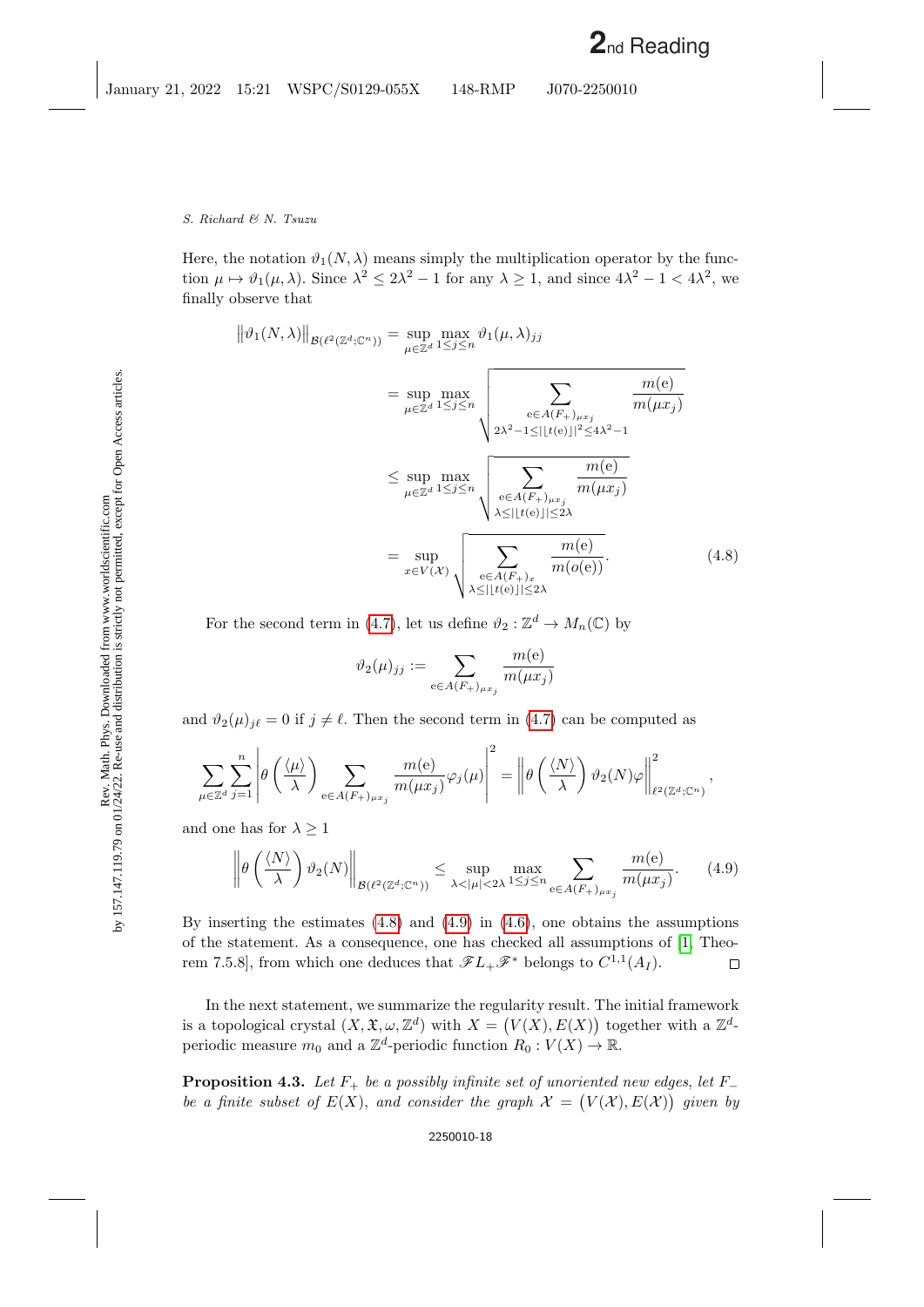$V(X) := V(X)$  and  $E(X) := (E(X) \backslash F) \cup F_+$ . Assume that the measure m on X satisfies

<span id="page-18-0"></span>
$$
\int_{1}^{\infty} d\lambda \sup_{\substack{e \in E(X) \setminus F_{-} \\ \lambda < ||e|| < 2\lambda}} \left| \frac{m(e)}{m(o(e))} - \frac{m_0(e)}{m_0(o(e))} \right| < \infty,\tag{4.10}
$$

together with conditions [\(4.4\)](#page-15-2) and [\(4.5\)](#page-15-2). Assume also that the function  $R: V(\mathcal{X}) \to$ R satisfies the decay condition

<span id="page-18-1"></span>
$$
\int_{1}^{\infty} d\lambda \sup_{\lambda < |x| < 2\lambda} |R(x) - R_0(x)| < \infty.
$$
 (4.11)

Then the difference  $\mathscr{I}\mathscr{U}\big((-\Delta(X,m_0)+R_0)-\mathscr{J}^*(-\Delta(X,m)+R)\mathscr{J}\big)\mathscr{U}^*\mathscr{I}^*$ belongs to  $C^{1,1}(A_I)$ .

**Proof.** The proof simply consists in observing that Proposition [4.2](#page-15-3) together with some results of [\[20\]](#page-25-1) imply the statement. Indeed, instead of setting  $m(e) = 0$  for any  $e \in F_-\neq 0$  let us set  $m(e) := m_0(e)$  for any  $e \in F_-\neq 0$ . Then, since  $m(e) > 0$  for all  $e \in E(X)$ , and since the assumptions [\(4.10\)](#page-18-0) and [\(4.11\)](#page-18-1) imply the assumptions of [\[20,](#page-25-1) Lemmas 6.7 and 6.8], it follows that the term  $\mathfrak{Op}(b)$  mentioned in Lemma [4.1](#page-14-3) and the difference  $\mathscr{IU}(R_0-\mathscr{J}^*R\mathscr{J})\mathscr{U}^*\mathscr{I}^*$  belong to  $C^{1,1}(A_I)$ . For the remaining two contributions exhibited in Lemma [4.1,](#page-14-3) the term  $\mathscr{F}L_+\mathscr{F}^*$  has been treated in details in Proposition [4.2.](#page-15-3) The term  $\mathscr{F}L_-\mathscr{F}^*$ , which is much simpler because it contains only a finite sum, can be treated as  $\mathscr{F}L_+\mathscr{F}^*$ , once it is observed that conditions [\(4.4\)](#page-15-2) and [\(4.5\)](#page-15-2) are satisfied for  $F_-\$  replacing  $F_+\$ .  $\Box$ 

**Proof of Theorem [2.2.](#page-8-2)** For the first two statements of the main theorem, we shall rely on Theorem [3.3](#page-12-1) with  $S = h_0$  and K defined by

<span id="page-18-2"></span>
$$
\mathcal{I}\mathcal{U}(H_0 - \mathcal{J}^*H\mathcal{J})\mathcal{U}^*\mathcal{I}^*
$$
  
= -D $\mathfrak{p}(b) - \mathcal{F}L_-\mathcal{F}^* + \mathcal{F}L_+\mathcal{F}^* + \mathcal{I}\mathcal{U}(R_0 - \mathcal{J}^*R\mathcal{J})\mathcal{U}^*\mathcal{I}^*,$  (4.12)

where we have used the expressions provided in  $(4.1)$ . Clearly, the regularity condition on  $h_0$  follows from Theorem [3.4.](#page-13-1) Also, as a consequence of Proposition [4.3](#page-17-2) the terms in [\(4.12\)](#page-18-2) belong to  $C^{1,1}(A_I)$ . Let us now check the compactness of the terms defined in the right-hand side of [\(4.12\)](#page-18-2).

The compactness of the operator  $\mathfrak{Op}(b)$  has already been obtained in the proof of [\[20,](#page-25-1) Theorem 2.3], under the assumption [\(2.6\)](#page-9-0). Since  $L_$  is a finite rank operator, it is compact. For the proof of the compactness of  $L_+$  and for each  $m \in \mathbb{N}$ , let  $L_{+,m}$ be the finite rank operator defined by  $L_{+,m} := \chi_{[0,m]}(\langle N \rangle) L_{+}$  where  $\chi_{[0,m]}$  is the characteristic function on the interval  $[0, m]$ . Consider also  $\eta \in C^{\infty}((0, \infty); [0, 1])$ satisfying

$$
\eta(s) := \begin{cases} 0 & \text{if } s \leq \sqrt{2}, \\ 1 & \text{if } s \geq 2. \end{cases}
$$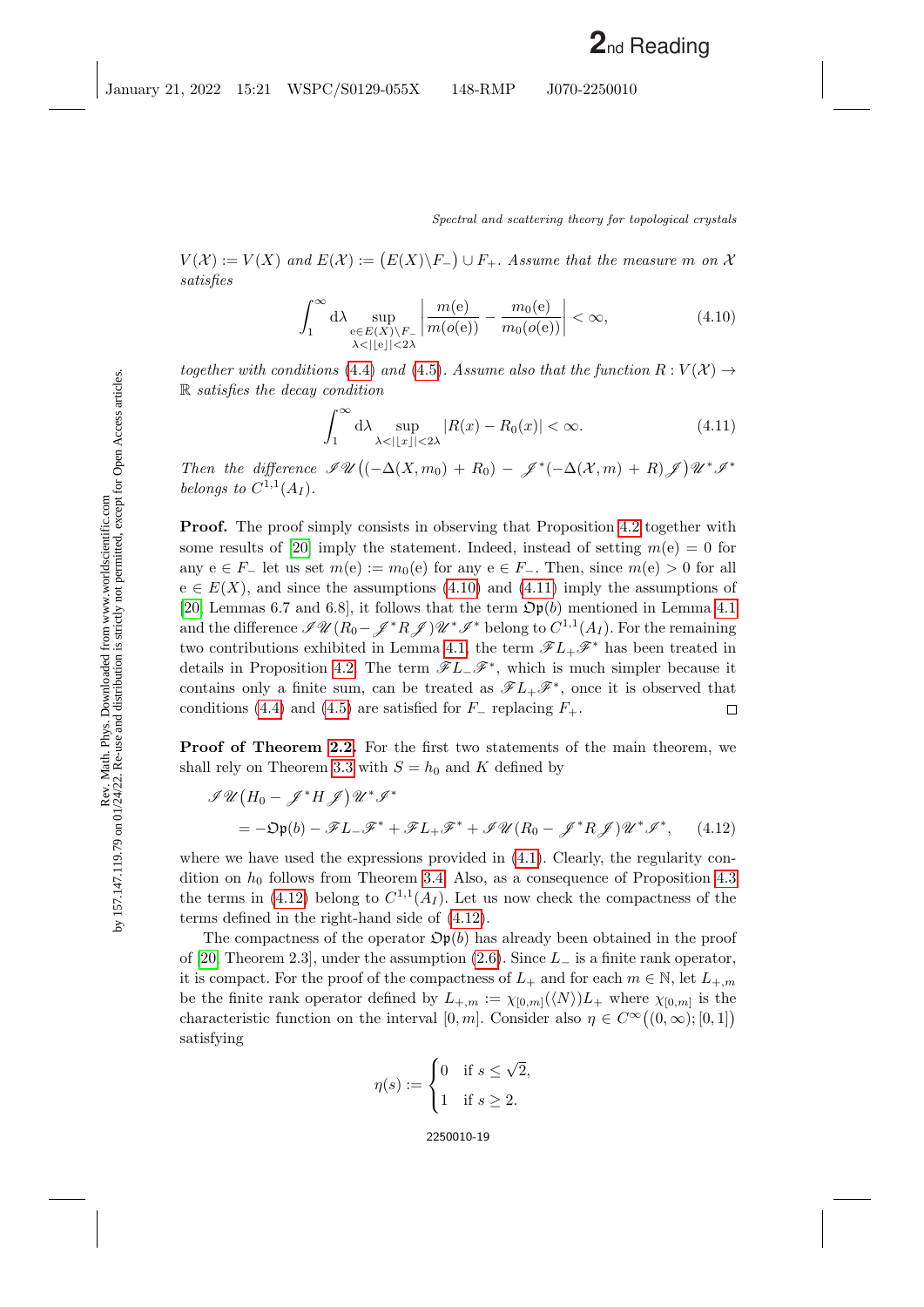According to [\[1,](#page-24-3) Remark 7.6.9], the decay assumptions [\(2.7\)](#page-9-2) and [\(2.8\)](#page-9-3) also imply the estimate  $\int_1^{\infty} d\lambda \|\eta(\frac{\langle N\rangle}{\lambda})L_{+}\|_{\mathcal{B}(\ell^2(\mathbb{Z}^d;\mathbb{C}^n))} < \infty$ , as in the proof of Proposition [4.2.](#page-15-3) In addition, since the expression  $\|\eta(\frac{\langle N\rangle}{\lambda})L_{+}\|_{\mathcal{B}(\ell^2(\mathbb{Z}^d;\mathbb{C}^n))}$  is non-increasing as  $\lambda$ increases, it readily follows that  $\|\eta\left(\frac{\langle N\rangle}{\lambda}\right)L_+\|_{\mathcal{B}(\ell^2(\mathbb{Z}^d;\mathbb{C}^n))}\to 0$  as  $\lambda\to\infty$ . Recall now that the operator  $\Lambda := (\mathbb{I} - \Delta_{\mathbb{T}^d})^{\frac{1}{2}} \otimes \mathbb{I}_n$  has been introduced at the end of Sec. [3.2.](#page-11-3) From the above argument, one infers that

$$
\lim_{m \to \infty} \|\mathscr{F}L_{+}\mathscr{F}^{*} - \chi_{[0,m]}(\Lambda)\mathscr{F}L_{+}\mathscr{F}^{*}\|_{\mathcal{B}(L^{2}(\mathbb{T}^{d};\mathbb{C}^{n}))}
$$
\n
$$
= \lim_{m \to \infty} \|L_{+} - L_{+,m}\|_{\mathcal{B}(\ell^{2}(\mathbb{Z}^{d};\mathbb{C}^{n}))}
$$
\n
$$
= \lim_{m \to \infty} \|\chi_{(m,\infty)}(\langle N \rangle)L_{+}\|_{\mathcal{B}(\ell^{2}(\mathbb{Z}^{d};\mathbb{C}^{n}))}
$$
\n
$$
= 0
$$

which leads to the compactness of  $\mathscr{F}L_+\mathscr{F}^*$ . Note also that the compactness of  $R_0 - \mathscr{J}^*R\mathscr{J}$  follows by a similar but much simpler argument, using the decay condition [\(2.9\)](#page-9-1).

We are thus in a suitable position for using Theorem [3.3](#page-12-1) with  $S = h_0$  and K defined by [\(4.12\)](#page-18-2). For  $\tilde{\mu}^{A_I}(h_0)$ , one can use the result obtained in [\(3.6\)](#page-13-2), by considering a slightly bigger interval  $I'$  with  $I \subset I' \subset \mathbb{R} \backslash \tau$ . Then, statements (1) and (2) of Theorem [2.2](#page-8-2) follow from Theorem [3.3](#page-12-1) by taking into account the conjugation by the unitary transform  $\mathscr{I}\mathscr{U}$ .

For the existence and completeness of the wave operators, observe first that since  $\mathscr J$  is unitary, these properties for  $W_{\pm}(H, H_0; \mathscr J, I)$  are equivalent to the same properties for  $W_{\pm}(\mathscr{J}^*H\mathscr{J},H_0;I)$ . Then, by using again the unitary transform  $\mathscr{I}\mathscr{U}$ , one observes that this is still equivalent to the existence and the completeness of

> <span id="page-19-0"></span> $W_{\pm}(\mathscr{IU} \mathscr{J}^* H \mathscr{J} \mathscr{U}^* \mathscr{I}^*, \mathscr{IU} H_0 \mathscr{U}^* \mathscr{I}^*$  $(4.13)$

Such properties will now be deduced from [\[1,](#page-24-3) Theorem 7.4.3]. Indeed, accord-ing to that statement, if the difference [\(4.12\)](#page-18-2) belongs to  $\mathcal{B}(\mathfrak{K}^{*0},\mathfrak{K})$ , with  $\mathfrak{K} :=$  $(\mathcal{D}(A_I), L^2(\mathbb{T}^d; \mathbb{C}^n))_{\frac{1}{2},1}$  and  $\mathfrak{K}^{*0}$  the closure of  $L^2(\mathbb{T}^d; \mathbb{C}^n)$  in  $\mathfrak{K}^*$ , then the local wave operators [\(4.13\)](#page-19-0) exist and are complete.

In order to check this condition, recall that the operator  $\Lambda$  satisfies  $\mathcal{D}(\Lambda) \subset$  $\mathcal{D}(A_I)$ . It then follows that  $\mathfrak{L} := (\mathcal{D}(\Lambda), L^2(\mathbb{T}^d; \mathbb{C}^n))_{\frac{1}{2},1} \subset (\mathcal{D}(A_I), L^2(\mathbb{T}^d; \mathbb{C}^n))_{\frac{1}{2},1}$ as shown for example in [\[1,](#page-24-3) Corollary 2.6.3], and then  $\mathcal{B}(\mathfrak{L}^{*o}, \mathfrak{L}) \subset \mathcal{B}(\mathfrak{K}^{*o}, \mathfrak{K})$ . However, we shall still consider the Fourier transform version of these spaces. More precisely, let us set  $\mathfrak{N} := \mathscr{F}^*(\mathcal{D}(\Lambda), L^2(\mathbb{T}^d; \mathbb{C}^n))_{\frac{1}{2},1}$  which is equal to  $\left(\mathcal{D}(\langle N\rangle),l^2(\mathbb{Z}^d;\mathbb{C}^n)\right)_{\frac{1}{2},1}.$  Accordingly, one has to show that

<span id="page-19-1"></span>
$$
Z := \mathscr{F}^* \mathscr{I} \mathscr{U} \big( \mathscr{J}^* H \mathscr{J} - H_0 \big) \mathscr{U}^* \mathscr{I}^* \mathscr{F} \in \mathcal{B}(\mathfrak{N}^{* \circ}, \mathfrak{N}). \tag{4.14}
$$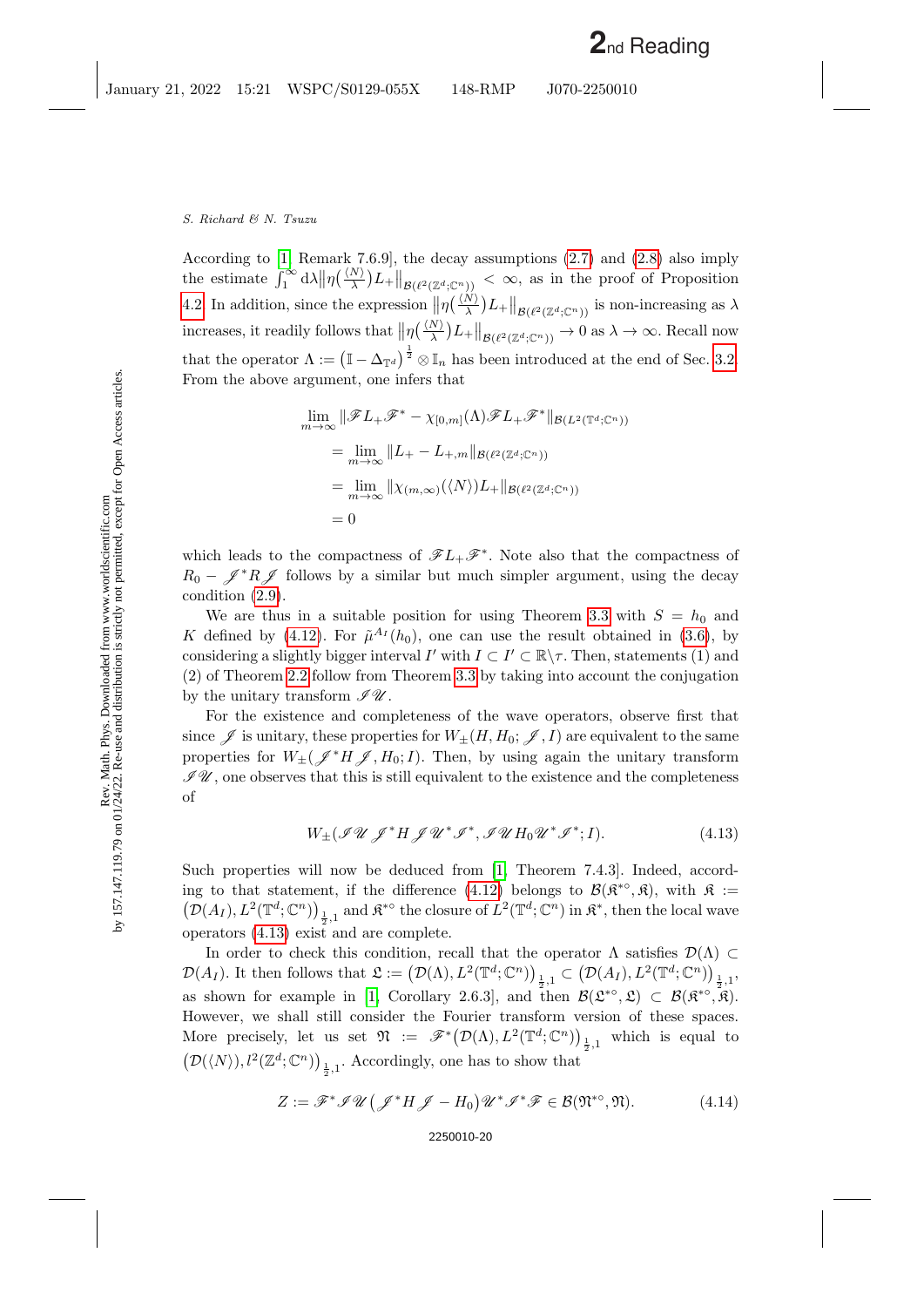Fortunately, this term has already been computed (here or in [\[20,](#page-25-1) Sec. 6]), and when acting on  $\varphi = (\varphi_1, \ldots, \varphi_n)$  with each  $\varphi_j \in C_c(\mathbb{Z}^d)$ , it is given by

<span id="page-20-0"></span>
$$
[Z\varphi]_j(\mu) = \left( \left[ \sum_{\mathfrak{e} \in A(\mathfrak{X})} \left( [T(\mathfrak{e})](N)\varphi - S_{\eta(\mathfrak{e})}[K(\mathfrak{e})](N) \right) + r_s(N) - L_+ + L_- \right] \varphi \right)_{j}(\mu).
$$
\n(4.15)

Here, the operators  $[K(\mathfrak{e})](N)$  and  $[T(\mathfrak{e})](N)$  are matrix valued multiplication operators defined by the functions  $K(\mathfrak{e}): \mathbb{Z}^d \to M_n(\mathbb{C})$  and  $T(\mathfrak{e}): \mathbb{Z}^d \to M_n(\mathbb{C})$  with

$$
[K(\mathfrak{e})](\mu)_{j\ell} := \begin{cases} \left( \frac{m((\mu - \eta(\mathfrak{e}))\hat{\mathfrak{e}})}{m((\mu - \eta(\mathfrak{e}))o(\hat{\mathfrak{e}}))^{\frac{1}{2}}m((\mu - \eta(\mathfrak{e}))t(\hat{\mathfrak{e}}))^{\frac{1}{2}}} \\ - \frac{m_0(\mathfrak{e})}{m_0(o(\mathfrak{e}))^{\frac{1}{2}}m_0(t(\mathfrak{e}))^{\frac{1}{2}}} \right) & \text{if } o(\mathfrak{e}) = \mathfrak{x}_j, t(\mathfrak{e}) = \mathfrak{x}_\ell, \\ 0 & \text{otherwise} \end{cases}
$$

and

$$
[T(\mathfrak{e})](\mu)_{j\ell} := \begin{cases} \left(\frac{m(\mu\hat{\mathfrak{e}})}{m(\mu o(\hat{\mathfrak{e}}))} - \frac{m_0(\mathfrak{e})}{m_0(o(\mathfrak{e}))}\right) & \text{if } o(\mathfrak{e}) = \mathfrak{x}_j \text{ and } j = \ell, \\ 0 & \text{otherwise} \end{cases}
$$

with the convention that  $m(e) := m_0(e)$  for any  $e \in F_-\$ . Also, the multiplication operator  $r_s(N)$  is defined by the function  $r_s : \mathbb{Z}^d \to M_n(\mathbb{C})$  with

$$
r_s(\mu)_{j\ell} := \big(R(\mu x_j) - R_0(\mu x_j)\big)\delta_{j\ell}.
$$

For any  $\nu$ , we have also used  $S_{\nu}$  for the shift operator by  $\nu$  acting on any  $\varphi \in$  $l^2(\mathbb{Z}^d; \mathbb{C}^n)$  as  $[S_{\nu}\varphi](\mu) := \varphi(\mu + \nu)$ .

In [\[20,](#page-25-1) Sec. 6], it has been shown that an estimate of the form

<span id="page-20-1"></span>
$$
\int_{1}^{\infty} d\lambda \sup_{\lambda < |\mu| < 2\lambda} \|M(\mu)\|_{\mathcal{B}(\ell^2(\mathbb{Z}^d; \mathbb{C}^n))} < \infty \tag{4.16}
$$

is satisfied for M replaced by  $K(\mathfrak{e})$ ,  $T(\mathfrak{e})$  or by  $r_s$ . Then, by an application of [\[20,](#page-25-1) Lemma 6.3] one immediately deduces that the operators  $K(\mathfrak{e}), S_{\eta(\mathfrak{e})}T(\mathfrak{e}),$  and  $r_s$  belong to  $\mathcal{B}(\mathfrak{N}^{*o}, \mathfrak{N})$ , and so does the finite sum of them appearing in [\(4.15\)](#page-20-0). Note that the same argument applies for the second term appearing in the definition of  $L_+$ , see [\(4.3\)](#page-14-2). Indeed, by setting  $M(\mu)_{jj} := \deg_{F_+}(\mu x_j)$  and  $M(\mu)_{j\ell} = 0$  if  $j \neq \ell$ , then the assumption  $(2.7)$  implies that the above condition  $(4.16)$  is satisfied, and therefore [\[20,](#page-25-1) Lemma 6.3] can also be applied. Obviously, the same is true for the second term of  $L_$ , since the sum is finite.

Unfortunately, the same approach does not hold for the first term in  $L_{+}$  since this term is highly non-local. Note that the same is true for the first term in  $L_$ , but since the sum in this term is finite, it can be easily treated (or treated like  $L_{+}$ ). For the first term  $L_+^1$  in  $L_+$  we shall impose a slightly stronger condition, namely we shall impose that  $L^1_+\in \mathcal{B}(\mathscr{G}^*,\mathscr{G})$ , with  $\mathscr{G}:=\mathcal{D}(\langle N\rangle^s)$  for some  $s>1/2$ . Then, since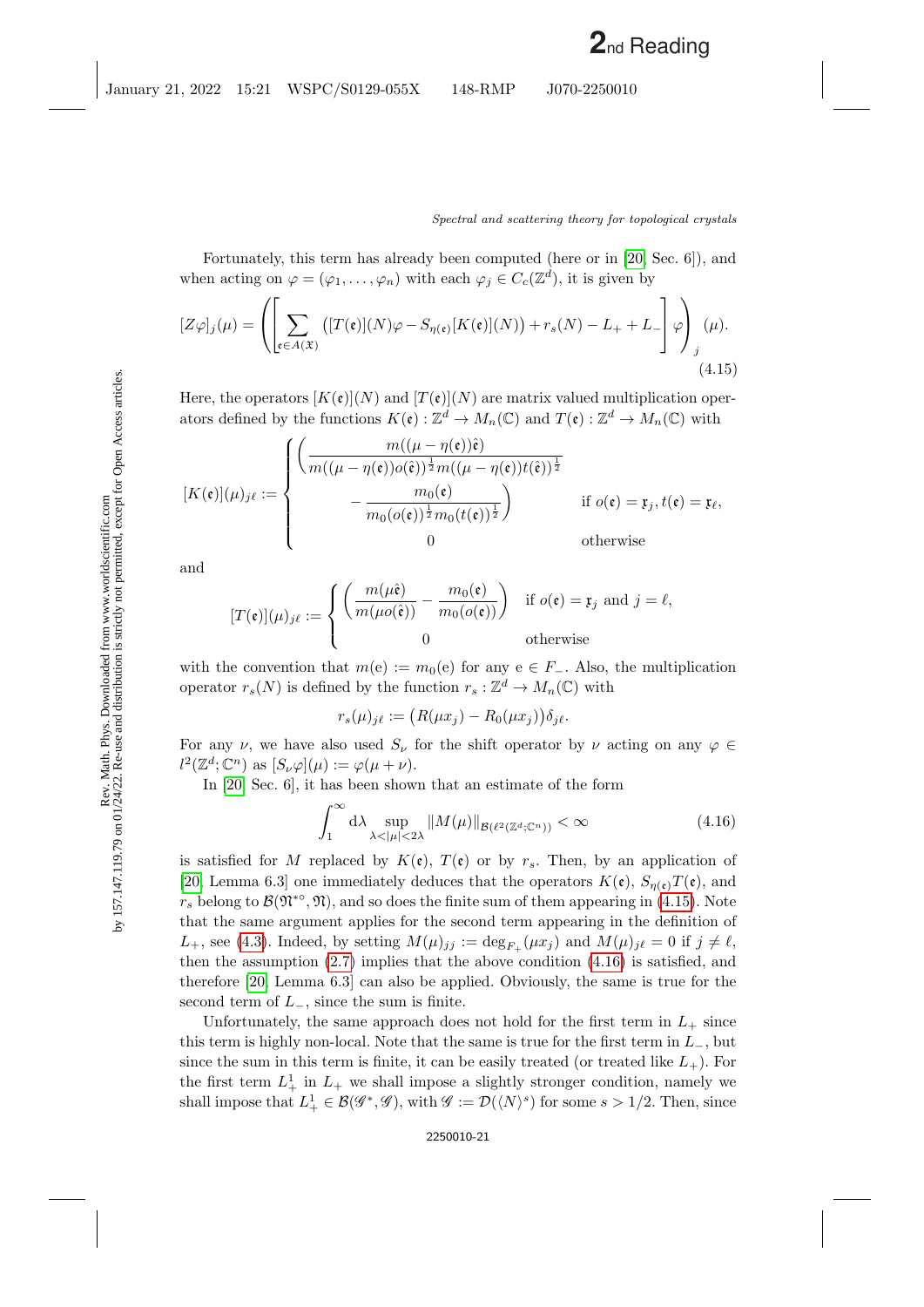$\mathcal{D}(\langle N \rangle^s) \subset (\mathcal{D}(\langle N \rangle), l^2(\mathbb{Z}^d; \mathbb{C}^n))_{\frac{1}{2},1} =: \mathfrak{N}, \text{ as shown in } [1, \text{ Propositions 2.4.1 and}$  $\mathcal{D}(\langle N \rangle^s) \subset (\mathcal{D}(\langle N \rangle), l^2(\mathbb{Z}^d; \mathbb{C}^n))_{\frac{1}{2},1} =: \mathfrak{N}, \text{ as shown in } [1, \text{ Propositions 2.4.1 and}$  $\mathcal{D}(\langle N \rangle^s) \subset (\mathcal{D}(\langle N \rangle), l^2(\mathbb{Z}^d; \mathbb{C}^n))_{\frac{1}{2},1} =: \mathfrak{N}, \text{ as shown in } [1, \text{ Propositions 2.4.1 and}$ 2.8.1] it follows that  $L^1_+ \in \mathcal{B}(\mathfrak{N}^{*0}, \mathfrak{N})$ , as required. Thus, we are left with proving that  $\langle N \rangle^s L^1_+ \langle N \rangle^s \in \mathcal{B}(\ell^2(\mathbb{Z}^d; \mathbb{C}^n))$  for some  $s > 1/2$ .

As in the proof of Proposition [4.2](#page-15-3) one has

$$
\begin{split}\n&\|\langle N\rangle^s L^1_+ \langle N\rangle^s \varphi \|^2_{\ell^2(\mathbb{Z}^d; \mathbb{C}^n)} \\
&= \sum_{\mu \in \mathbb{Z}^d} \sum_{j=1}^n \left| \langle \mu \rangle^s \sum_{e \in A(F_+)_{\mu x_j}} \frac{m(e)}{m(\mu x_j)^{1/2} m(t(e))^{1/2}} \langle [t(e)] \rangle^s \varphi_{\iota(t(e))}([t(e)]) \right|^2 \\
&\leq C \sum_{\mu \in \mathbb{Z}^d} \sum_{j=1}^n \sum_{e \in A(F_+)_{\mu x_j}} \langle \mu \rangle^{2s} \frac{m(e)}{m(t(e))} \langle [t(e)] \rangle^{2s} |\varphi_{\iota(t(e))}([t(e)])|^2 \\
&= C \sum_{\mu \in \mathbb{Z}^d} \sum_{j=1}^n \sum_{e \in A(F_+)_{\mu x_j}} \langle [t(e)] \rangle^{2s} \frac{m(e)}{m(\mu x_j)} \langle \mu \rangle^{2s} |\varphi_j([\mu])|^2,\n\end{split}
$$

where C is a bound for the function  $\deg_m$ . Thus, if we define  $\vartheta_3 : \mathbb{Z}^d \to M_n(\mathbb{C})$  by

$$
\vartheta_3(\mu)_{jj} := \sqrt{\langle \mu \rangle^{2s} \sum_{e \in A(F_+)_{\mu x_j}} \frac{m(e)}{m(\mu x_j)} \langle [t(e)] \rangle^{2s}}
$$

and  $\vartheta_3(\mu)_{j\ell} = 0$  if  $j \neq \ell$ , then we obtain

$$
\left\| \langle N \rangle^s L_+^1 \langle N \rangle^s \varphi \right\|_{\ell^2(\mathbb{Z}^d; \mathbb{C}^n)}^2 \leq C \left\| \vartheta_3(N) \right\|_{\mathcal{B}(\ell^2(\mathbb{Z}^d; \mathbb{C}^n))}^2 \|\varphi\|_{\ell^2(\mathbb{Z}^d; \mathbb{C}^n)}^2.
$$

Since [\(2.10\)](#page-9-4) is precisely the condition about the boundedness of  $\vartheta_3$ , one directly infers that  $\langle N \rangle^s L^1_+ \langle N \rangle^s \in \mathcal{B}(\ell^2(\mathbb{Z}^d; \mathbb{C}^n))$  for some  $s > 1/2$ , and as a consequence the inclusion in [\(4.14\)](#page-19-1) holds.  $\Box$ 

Let us now prove that the examples mentioned in Sec. [1](#page-0-0) satisfy the conditions of Theorem [2.2.](#page-8-2) For some computations we shall use the norm  $|\cdot|_{\infty}$  on  $\mathbb{Z}^d$  defined by  $|\mu|_{\infty} = \max_{1 \leq j \leq d} |\mu_j|$ . The inequalities  $|\mu|_{\infty} \leq |\mu| \leq \sqrt{d} |\mu|_{\infty}$  will also be used at several places.

**Proof of Example [1.1.](#page-1-1)** Let us first check that  $\deg_m$  is bounded. Indeed one has for any  $x \in \mathbb{Z}^d$ 

$$
\deg_m(x) = \sum_{e \notin A(F)_x} m(e) + \sum_{e \in A(F)_x} m(e) \le 2d + C \begin{cases} \sum_{y \neq 0} |y|^\alpha & \text{if } x = 0, \\ |x|^\alpha & \text{if } x \neq 0. \end{cases}
$$

Let  $\mathbb{Z}_{>0}$  be the set of positive integers, and define  $S_r := \{y \in \mathbb{Z}^d \mid |y|_{\infty} = r\}$  for  $r \in \mathbb{Z}_{>0}$ . If we also define  $B_r := \{y \in \mathbb{Z}^d \mid |y|_{\infty} \leq r\}$ , then the cardinality  $|S_r|$  of  $S_r$  is estimated as

$$
|S_r| = |B_r| - |B_{r-1}| = (2r+1)^d - (2r-1)^d \le Mr^{d-1}
$$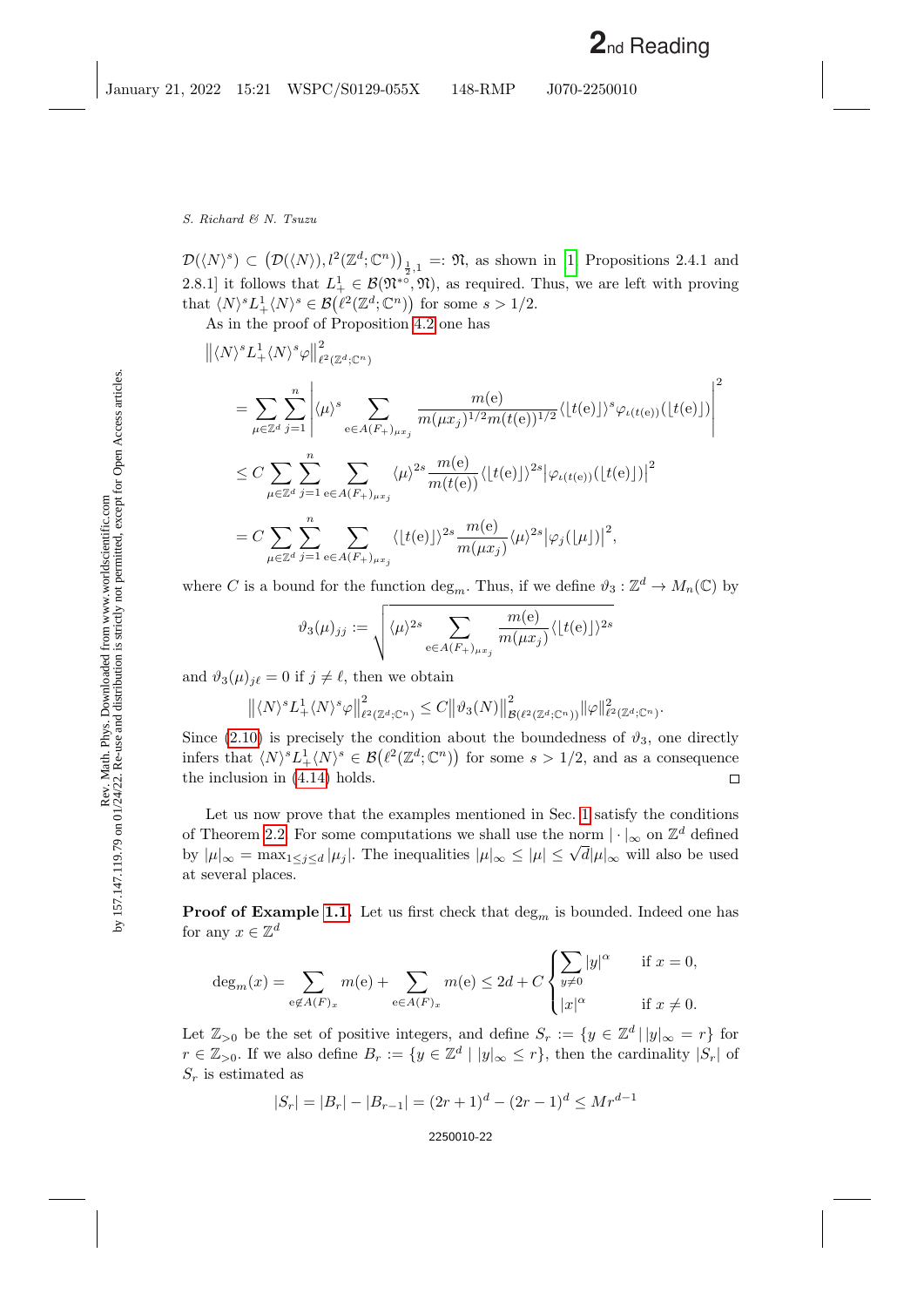for some  $M$  independent of  $r$ . Taking this inequality into account, one infers that

$$
\sum_{y\neq 0} |y|^{\alpha} = \sum_{r \in \mathbb{Z}_{>0}} \sum_{y \in S_r} |y|^{\alpha} \le \sum_{r \in \mathbb{Z}_{>0}} \sum_{y \in S_r} |y|^{\alpha} \le M \sum_{r \in \mathbb{Z}_{>0}} r^{\alpha+d-1}
$$

which is clearly bounded if  $\alpha < -d$ .

Let us now check that conditions [\(2.7\)](#page-9-2) and [\(2.8\)](#page-9-3) are also satisfied. Indeed, by considering  $|x| \geq \lambda \geq 1$ , we obtain for  $(2.7)$ 

$$
\int_1^\infty d\lambda \sup_{\lambda < |x| < 2\lambda} \sum_{e \in A(F)_x} m(e) \le C \int_1^\infty \lambda^\alpha d\lambda,
$$

which is finite for  $\alpha < -1$ . For [\(2.8\)](#page-9-3), observe that

$$
\sum_{\lambda \le |y| \le 2\lambda} |y|^{\alpha} \le \sum_{\frac{\lambda}{\sqrt{d}} \le |y|_{\infty} \le 2\lambda} |y|_{\infty}^{\alpha}
$$
\n
$$
\le M \sum_{\frac{\lambda}{\sqrt{d}} \le r \le 2\lambda} r^{\alpha + d - 1}
$$
\n
$$
\le M \left( \int_{\frac{\lambda}{\sqrt{d}}}^{2\lambda} r^{\alpha + d - 1} dr + \left( \frac{\lambda}{\sqrt{d}} \right)^{\alpha + d - 1} \right)
$$
\n
$$
= M \left( \frac{1}{\alpha + d} (2\lambda)^{\alpha + d} - \frac{1}{\alpha + d} \left( \frac{\lambda}{\sqrt{d}} \right)^{\alpha + d} + \left( \frac{\lambda}{\sqrt{d}} \right)^{\alpha + d - 1} \right).
$$

Then, we infer that

$$
\int_{1}^{\infty} d\lambda \sup_{x \in \mathbb{Z}} \sqrt{\sum_{\substack{e \in A(F)_x \\ \lambda \le |y| \le 2\lambda}} m(e)}
$$
  

$$
\le \int_{1}^{\infty} d\lambda \sqrt{C \sum_{\lambda \le |y| \le 2\lambda} |y|^{\alpha}}
$$
  

$$
\le \int_{1}^{\infty} d\lambda \sqrt{CM \left(\frac{1}{\alpha + d} (2\lambda)^{\alpha + d} - \frac{1}{\alpha + d} \left(\frac{\lambda}{\sqrt{d}}\right)^{\alpha + d} + \left(\frac{\lambda}{\sqrt{d}}\right)^{\alpha + d - 1}\right)}.
$$

The last term is finite if  $\frac{\alpha+d}{2} < -1$ , that is if  $\alpha < -d - 2$ .

Let us check condition [\(2.10\)](#page-9-4). We consider  $s = \frac{3}{4}$ , then we can easily show that condition [\(2.10\)](#page-9-4) is satisfied if  $\alpha < -d - \frac{3}{2}$ . Therefore, under  $\alpha < -d - 2$ , the local wave operators exist and are complete.  $\Box$ 

**Proof of Example [1.2.](#page-1-2)** Let us first check that  $\deg_m$  is bounded. Indeed one has for any  $x \in \mathbb{Z}^d$ 

$$
\deg_m(x) = \sum_{e \notin A(F)_x} m(e) + \sum_{e \in A(F)_x} m(e) \le 2d + C(1+|x|)^{\alpha} \sum_{y \in \mathbb{Z}^d} (1+|y|)^{\alpha}.
$$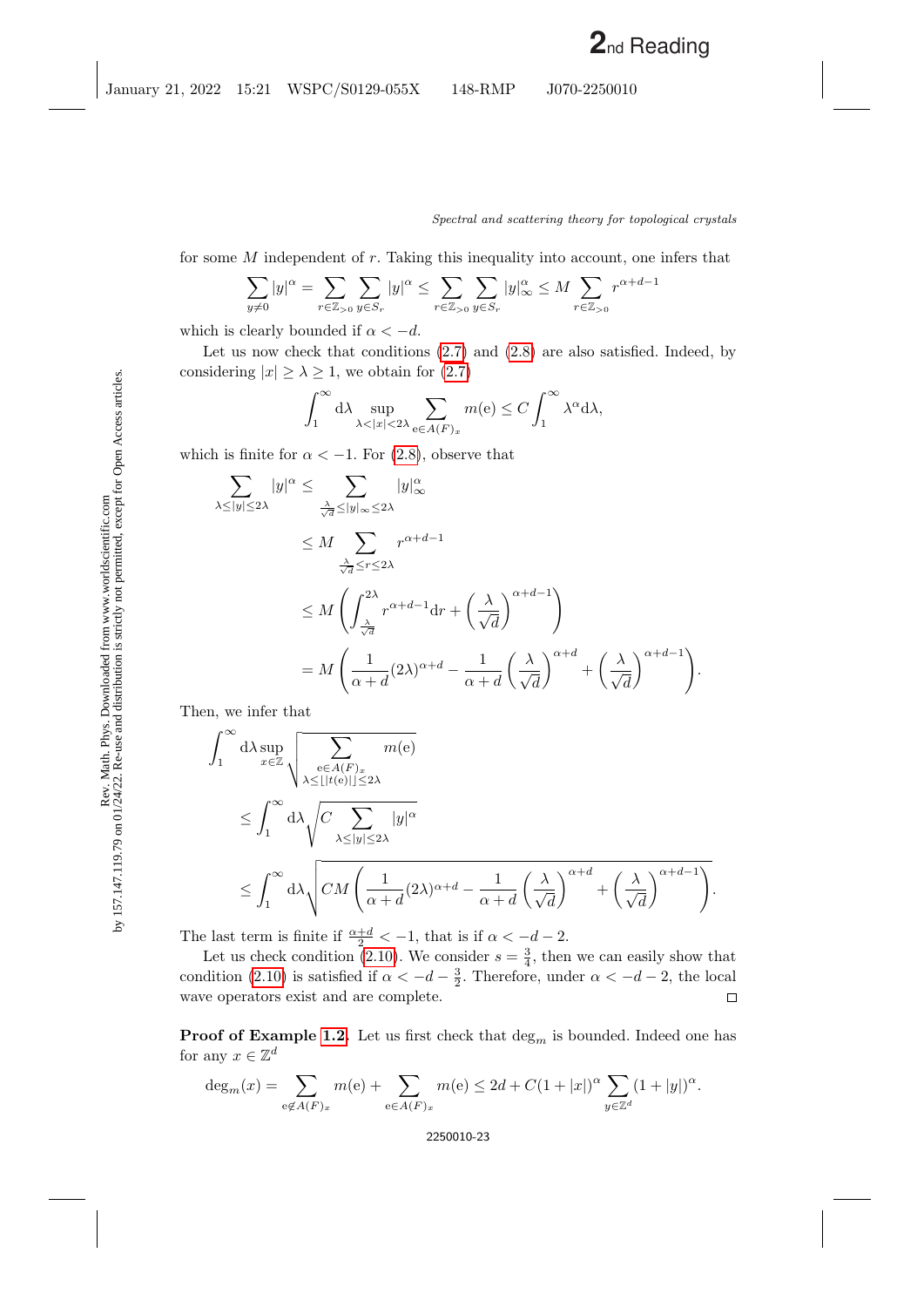If  $\alpha < -d$ , the term  $M' := \sum_{y \in \mathbb{Z}^d} (1 + |y|)^{\alpha}$  is finite and  $(1 + |x|)^{\alpha} \leq 1$ , which implies that  $\deg_m$  is bounded. With the same argument, one obtains that condition [\(2.7\)](#page-9-2) is also satisfied. Indeed, one has

$$
\int_1^\infty \mathrm{d}\lambda \sup_{\lambda < |x| < 2\lambda} \sum_{\mathbf{e} \in A(F)_x} m(\mathbf{e}) \le \int_1^\infty \mathrm{d}\lambda \; CM'(1+\lambda)^\alpha,
$$

which is also finite if  $\alpha < -1$ . For condition [\(2.8\)](#page-9-3), observe that

$$
\sum_{\substack{e \in A(F)_x \\ \lambda \leq |[t(e)] \leq 2\lambda}} m(e)
$$
\n
$$
\leq C(1+|x|)^{\alpha} \sum_{\substack{\lambda \leq |y| \leq 2\lambda}} (1+|y|)^{\alpha}
$$
\n
$$
\leq C(1+|x|)^{\alpha} \sum_{\substack{\lambda \leq |y| \leq 2\lambda}} |y|^{\alpha}
$$
\n
$$
= CM(1+|x|)^{\alpha} \left( \frac{1}{\alpha+d} (2\lambda)^{\alpha+d} - \frac{1}{\alpha+d} \left( \frac{\lambda}{\sqrt{d}} \right)^{\alpha+d} + \left( \frac{\lambda}{\sqrt{d}} \right)^{\alpha+d-1} \right).
$$

Therefore, we obtain

$$
\begin{split} & \int_1^\infty \mathrm{d} \lambda \sup_{x \in \mathbb{Z}} \sqrt{\sum_{\substack{\mathbf{e} \in A(F)_x \\ \lambda \leq \lfloor |t(\mathbf{e})| \rfloor \leq 2\lambda}} m(\mathbf{e})} \\ & \leq \int_1^\infty \mathrm{d} \lambda \sqrt{ C M \left( \frac{1}{\alpha + d} (2 \lambda)^{\alpha + d} - \frac{1}{\alpha + d} \left( \frac{\lambda}{\sqrt{d}} \right)^{\alpha + d} + \left( \frac{\lambda}{\sqrt{d}} \right)^{\alpha + d - 1} \right)} . \end{split}
$$

The right-hand side is finite if  $\frac{\alpha+d}{2} < -1$ , that is if  $\alpha < -d-2$ .

Let us check the condition [\(2.10\)](#page-9-4) for  $s = \frac{3}{4}$ . Taking  $\langle x \rangle^{2s} (1 + |x|)^{\alpha} \leq 1$  into account, we can show that the condition [\(2.10\)](#page-9-4) is satisfied if  $\alpha < -d - \frac{3}{2}$ . Therefore, under  $\alpha < -d-2$ , the local wave operators exist and are complete.  $\Box$ 

**Proof of Example [1.3.](#page-4-1)** Let us first check that  $\deg_m$  is bounded. Indeed, one has for any  $x \in V(\mathcal{X})$ 

$$
\deg_m(x) = \sum_{e \notin A(F)_x} m(e) + \sum_{e \in A(F)_x} m(e) \le 4 + C \begin{cases} \sum_{y \in V(\mathcal{X})} (1 + ||y||)^{\alpha} & \text{if } x = x_0, \\ (1 + ||x||)^{\alpha} & \text{if } x \ne x_0. \end{cases}
$$

If  $\alpha < -1$ ,  $\sum_{y \in V(\mathcal{X})} (1 + ||y||)^{\alpha} = 3 \sum_{y \in \mathbb{Z}} (1 + |y|)^{\alpha}$  and it is finite, which implies that  $\deg_m$  is bounded. Let us now check that conditions [\(2.7\)](#page-9-2) and [\(2.8\)](#page-9-3) are also satisfied. Indeed, by considering  $||x|| \geq \lambda \geq 1$ , we obtain for [\(2.7\)](#page-9-2)

$$
\int_1^\infty d\lambda \sup_{\lambda < |x| < 2\lambda} \sum_{e \in A(F)_x} m(e) \le C \int_1^\infty (1 + \lambda)^\alpha d\lambda,
$$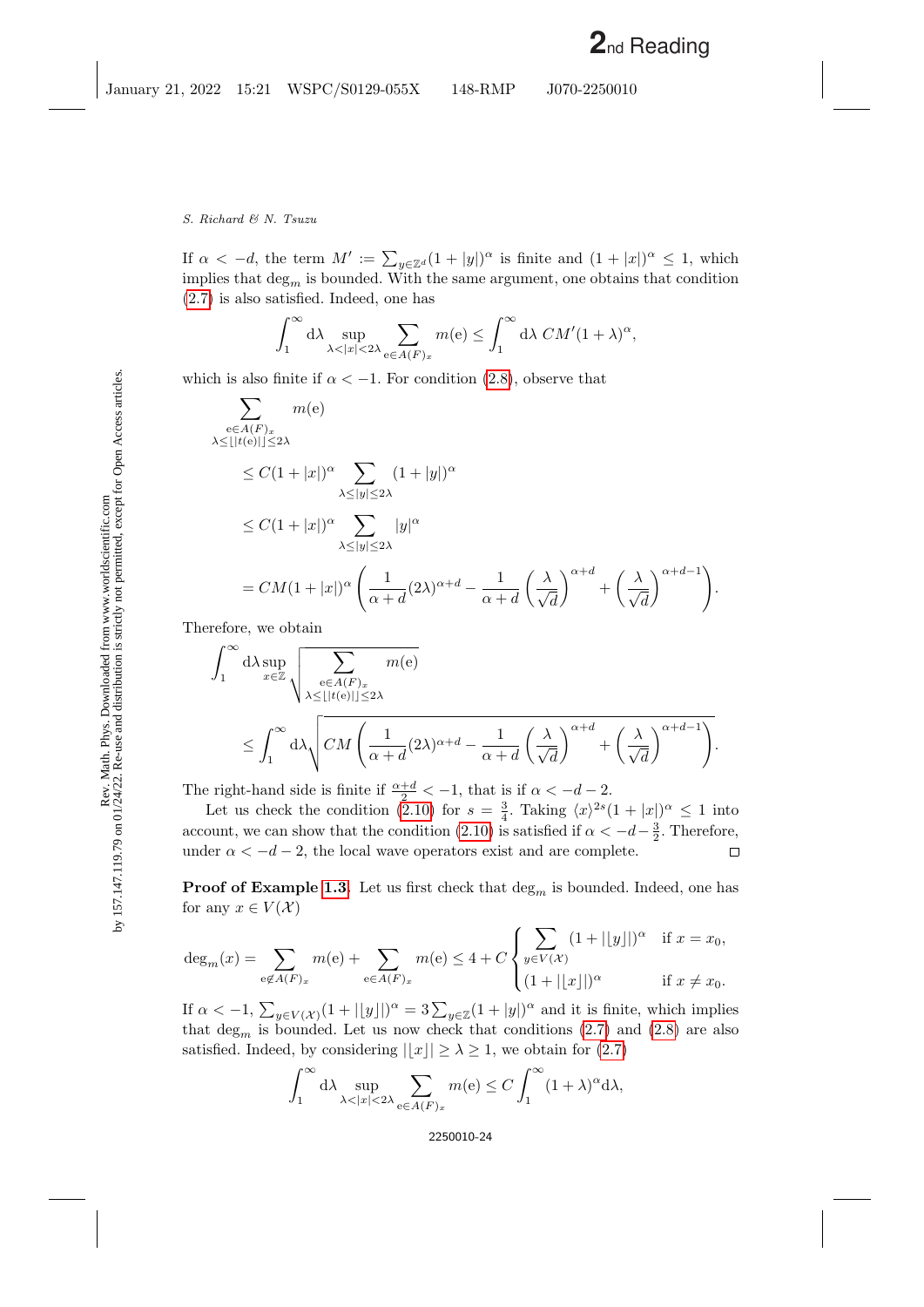which is finite for  $\alpha < -1$ . For condition [\(2.8\)](#page-9-3), observe that

$$
\sum_{\substack{\mathbf{e}\in A(F)_{x_0}\\ \lambda\leq ||t(e)||\leq 2\lambda}} m(\mathbf{e}) \leq C \sum_{\substack{\lambda\leq ||y||\leq 2\lambda}} (1 + ||y||)^{\alpha}
$$
  

$$
\leq 3C \sum_{\substack{\lambda\leq |y|\leq 2\lambda}} |y|^{\alpha}
$$
  

$$
= 3C \left( \frac{1}{\alpha+1} (2\lambda)^{\alpha+1} - \frac{1}{\alpha+1} \lambda^{\alpha+1} + \lambda^{\alpha} \right).
$$

Therefore, we obtain

$$
\int_{1}^{\infty} d\lambda \sup_{x \in \mathbb{Z}} \sqrt{\sum_{\substack{e \in A(F)_x \\ \lambda \leq \lfloor |t(e)| \rfloor \leq 2\lambda}} m(e)}
$$
  
 
$$
\leq \int_{1}^{\infty} d\lambda \sqrt{3C \left( \frac{1}{\alpha + 1} (2\lambda)^{\alpha + 1} - \frac{1}{\alpha + 1} \lambda^{\alpha + 1} + \lambda^{\alpha} \right)}.
$$

The right-hand side is finite if  $\frac{\alpha+1}{2} < -1$ , that is if  $\alpha < -3$ .

Let us check the condition [\(2.10\)](#page-9-4). If  $s = \frac{3}{4}$ , then we can show that the condition [\(2.10\)](#page-9-4) is satisfied if  $\alpha < -\frac{5}{2}$ . Therefore, under  $\alpha < -3$ , the local wave operators exist and are complete.  $\Box$ 

#### Acknowledgments

The authors thank D. Parra for a critical reading of the paper, and for interesting discussions about its content. They also thank the anonymous referees for their work, and for an interesting remark about the possible lack of connectivity of the graph obtained by the removal of a finite number of edges of a one-dimensional topological crystal.

S. Richard is supported by the grant Topological invariants through scattering theory and noncommutative geometry from Nagoya University, and by JSPS Grantin-Aid for Scientific Research (C) Nos. 18K03328 and 21K03292.

## References

- <span id="page-24-3"></span>[1] W. Amrein, A. Boutet de Monvel and V. Georgescu,  $C_0$ -Groups, Commutator Methods and Spectral Theory of N-Body Hamiltonians, Progress in Mathematics, Vol. 135 (Birkhäuser Verlag, Basel, 1996).
- <span id="page-24-1"></span>[2] K. Ando, Inverse scattering theory for discrete Schrödinger operators on the hexagonal lattice, Ann. Henri Poincaré  $14(2)$  (2013) 347–383.
- <span id="page-24-0"></span>[3] K. Ando, H. Isozaki and H. Morioka, Spectral properties of Schrödinger operators on perturbed lattices, Ann. Henri Poincaré  $17(8)$  (2016) 2103–2171.
- <span id="page-24-2"></span>[4] K. Ando, H. Isozaki and H. Morioka, Inverse scattering for Schrödinger operators on perturbed lattices, Ann. Henri Poincaré  $19(11)$  (2018) 3397–3455.